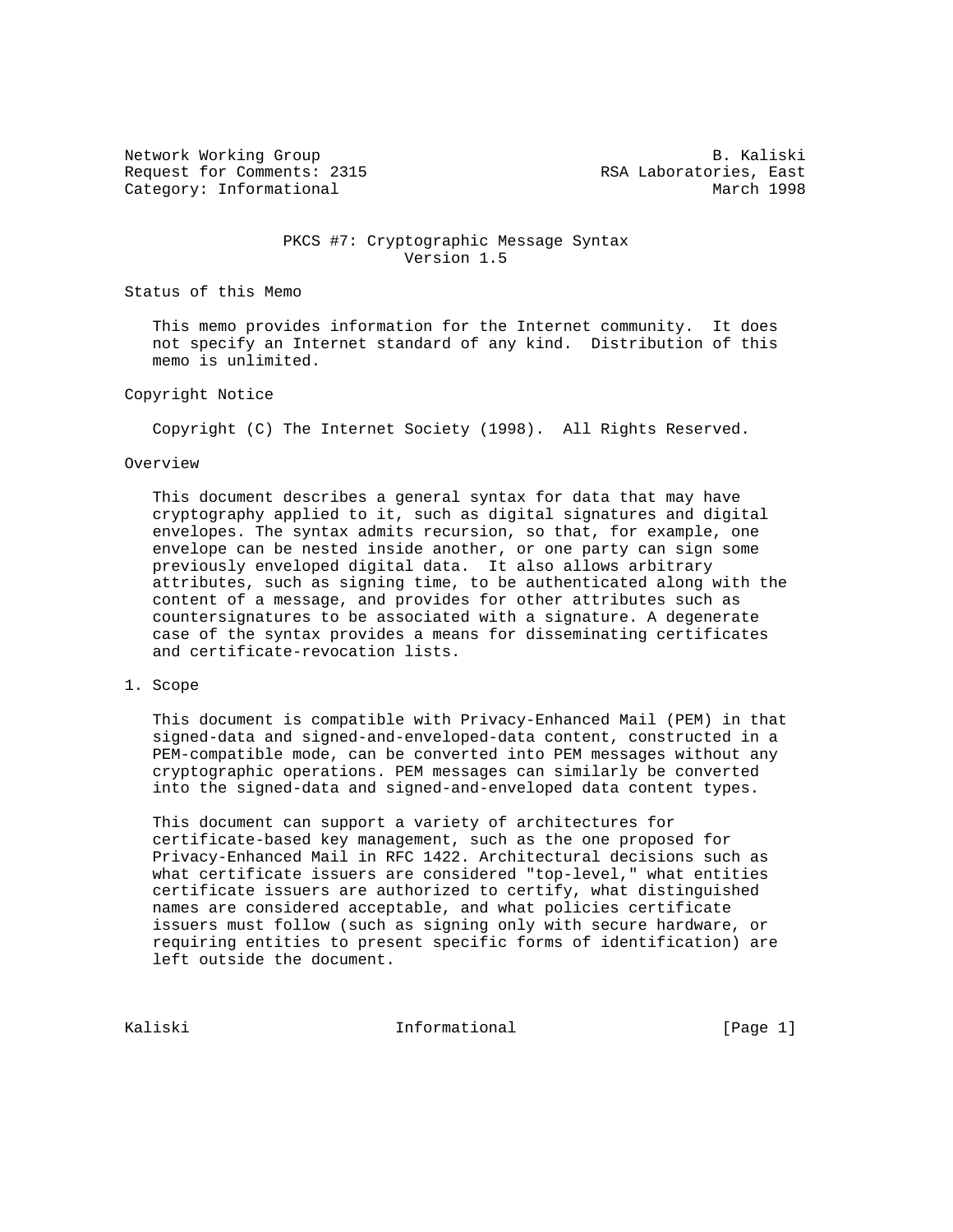The values produced according to this document are intended to be BER-encoded, which means that the values would typically be represented as octet strings. While many systems are capable of transmitting arbitrary octet strings reliably, it is well known that many electronic-mail systems are not. This document does not address mechanisms for encoding octet strings as (say) strings of ASCII characters or other techniques for enabling reliable transmission by re-encoding the octet string. RFC 1421 suggests one possible solution to this problem.

- 2. References
	- FIPS PUB 46-1 National Bureau of Standards. FIPS PUB 46-1: Data Encryption Standard. January 1988.
	- PKCS #1 RSA Laboratories. PKCS #1: RSA Encryption. Version 1.5, November 1993.
	- PKCS #6 RSA Laboratories. PKCS #6: Extended-Certificate Syntax. Version 1.5, November 1993.
	- PKCS #9 RSA Laboratories. PKCS #9: Selected Attribute Types. Version 1.1, November 1993.
	- RFC 1421 Linn, J., "Privacy Enhancement for Internet Electronic Mail: Part I: Message Encryption and Authentication Procedures," RFC 1421 February 1993.
	- RFC 1422 Kent, S., "Privacy Enhancement for Internet Electronic Mail: Part II: Certificate- Based Key Management," RFC 1422, February 1993.
	- RFC 1423 Balenson, D., "Privacy Enhancement for Internet Electronic Mail: Part III: Algorithms, Modes, and Identifiers," RFC 1423, February 1993.
	- RFC 1424 Kaliski, B., "Privacy Enhancement for Internet Electronic Mail: Part IV: Key Certification and Related Services," RFC 1424, February 1993.

Kaliski 10 Informational [Page 2]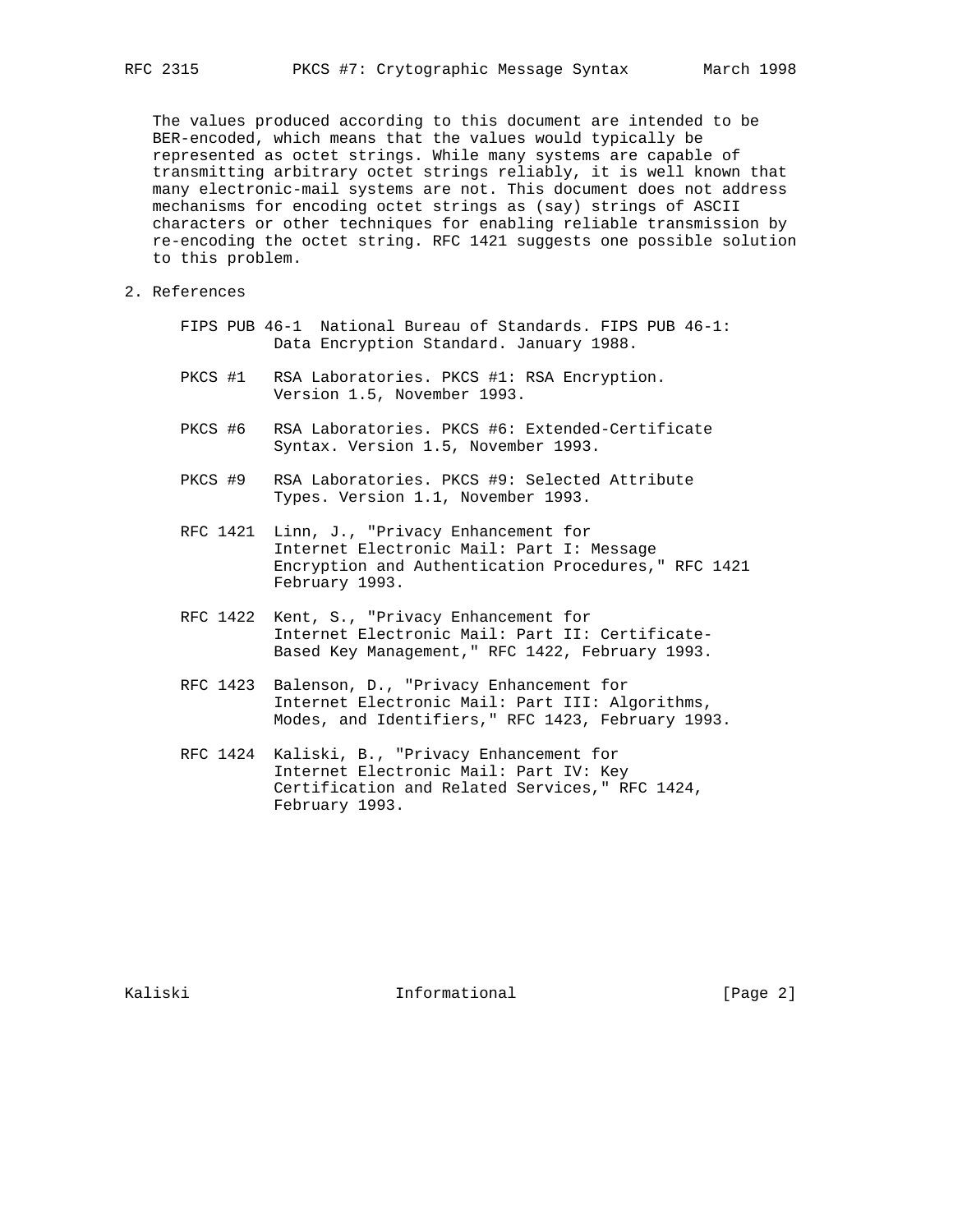- RFC 1319 Kaliski, B., "The MD2 Message-Digest Algorithm," RFC 1319, April 1992.
- RFC 1321 Rivest, R., "The MD5 Message-Digest Algorithm," RFC 1321, April 1992.
- X.208 CCITT. Recommendation X.208: Specification of Abstract Syntax Notation One (ASN.1). 1988.
- X.209 CCITT. Recommendation X.209: Specification of Basic Encoding Rules for Abstract Syntax Notation One (ASN.1). 1988.
- X.500 CCITT. Recommendation X.500: The Directory-- Overview of Concepts, Models and Services. 1988.
- X.501 CCITT. Recommendation X.501: The Directory-- Models. 1988.
- X.509 CCITT. Recommendation X.509: The Directory-- Authentication Framework. 1988.
- [NIST91] NIST. Special Publication 500-202: Stable Implementation Agreements for Open Systems Interconnection Protocols. Version 5, Edition 1, Part 12. December 1991.
- [RSA78] R.L. Rivest, A. Shamir, and L. Adleman. A method for obtaining digital signatures and public-key cryptosystems. Communications of the ACM, 21(2):120-126, February 1978.

### 3. Definitions

For the purposes of this document, the following definitions apply.

 AlgorithmIdentifier: A type that identifies an algorithm (by object identifier) and associated parameters. This type is defined in X.509.

ASN.1: Abstract Syntax Notation One, as defined in X.208.

 Attribute: A type that contains an attribute type (specified by object identifier) and one or more attribute values. This type is defined in X.501.

BER: Basic Encoding Rules, as defined in X.209.

Kaliski 10. Informational [Page 3]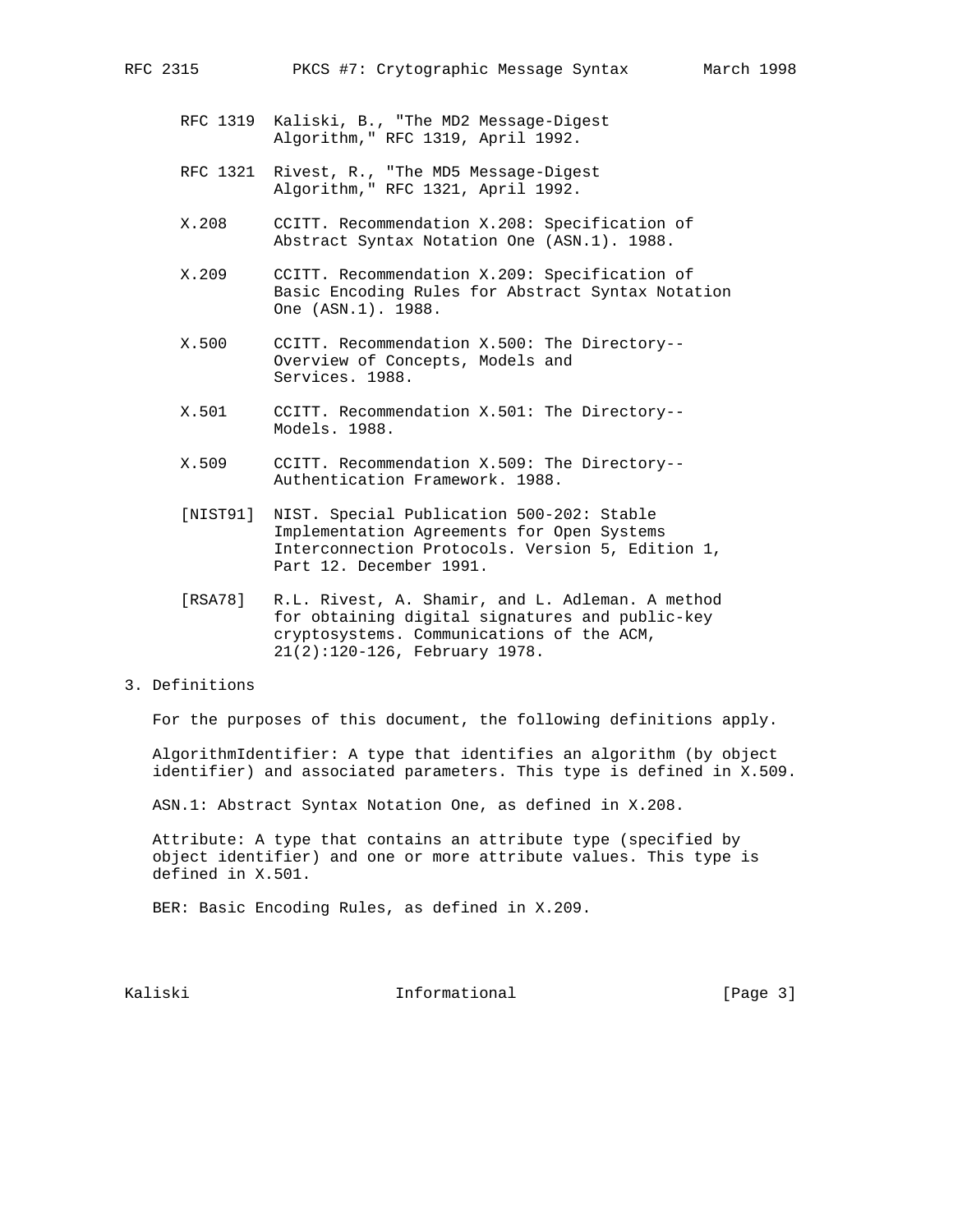Certificate: A type that binds an entity's distinguished name to a public key with a digital signature. This type is defined in X.509. This type also contains the distinguished name of the certificate issuer (the signer), an issuer-specific serial number, the issuer's signature algorithm identifier, and a validity period.

 CertificateSerialNumber: A type that uniquely identifies a certificate (and thereby an entity and a public key) among those signed by a particular certificate issuer. This type is defined in X.509.

 CertificateRevocationList: A type that contains information about certificates whose validity an issuer has prematurely revoked. The information consists of an issuer name, the time of issue, the next scheduled time of issue, and a list of certificate serial numbers and their associated revocation times. The CRL is signed by the issuer. The type intended by this document is the one defined RFC 1422.

 DER: Distinguished Encoding Rules for ASN.1, as defined in X.509, Section 8.7.

DES: Data Encryption Standard, as defined in FIPS PUB 46-1.

 desCBC: The object identifier for DES in cipher-block chaining (CBC) mode, as defined in [NIST91].

 ExtendedCertificate: A type that consists of an X.509 public-key certificate and a set of attributes, collectively signed by the issuer of the X.509 public-key certificate. This type is defined in PKCS #6.

 MD2: RSA Data Security, Inc.'s MD2 message-digest algorithm, as defined in RFC 1319.

md2: The object identifier for MD2, as defined in RFC 1319.

 MD5: RSA Data Security, Inc.'s MD5 message-digest algorithm, as defined in RFC 1321.

md5: The object identifier for MD5, as defined in RFC 1321.

 Name: A type that uniquely identifies or "distinguishes" objects in an X.500 directory. This type is defined in X.501. In an X.509 certificate, the type identifies the certificate issuer and the entity whose public key is certified.

PEM: Internet Privacy-Enhanced Mail, as defined in RFCs 1421-1424.

Kaliski 10. Informational 1996 [Page 4]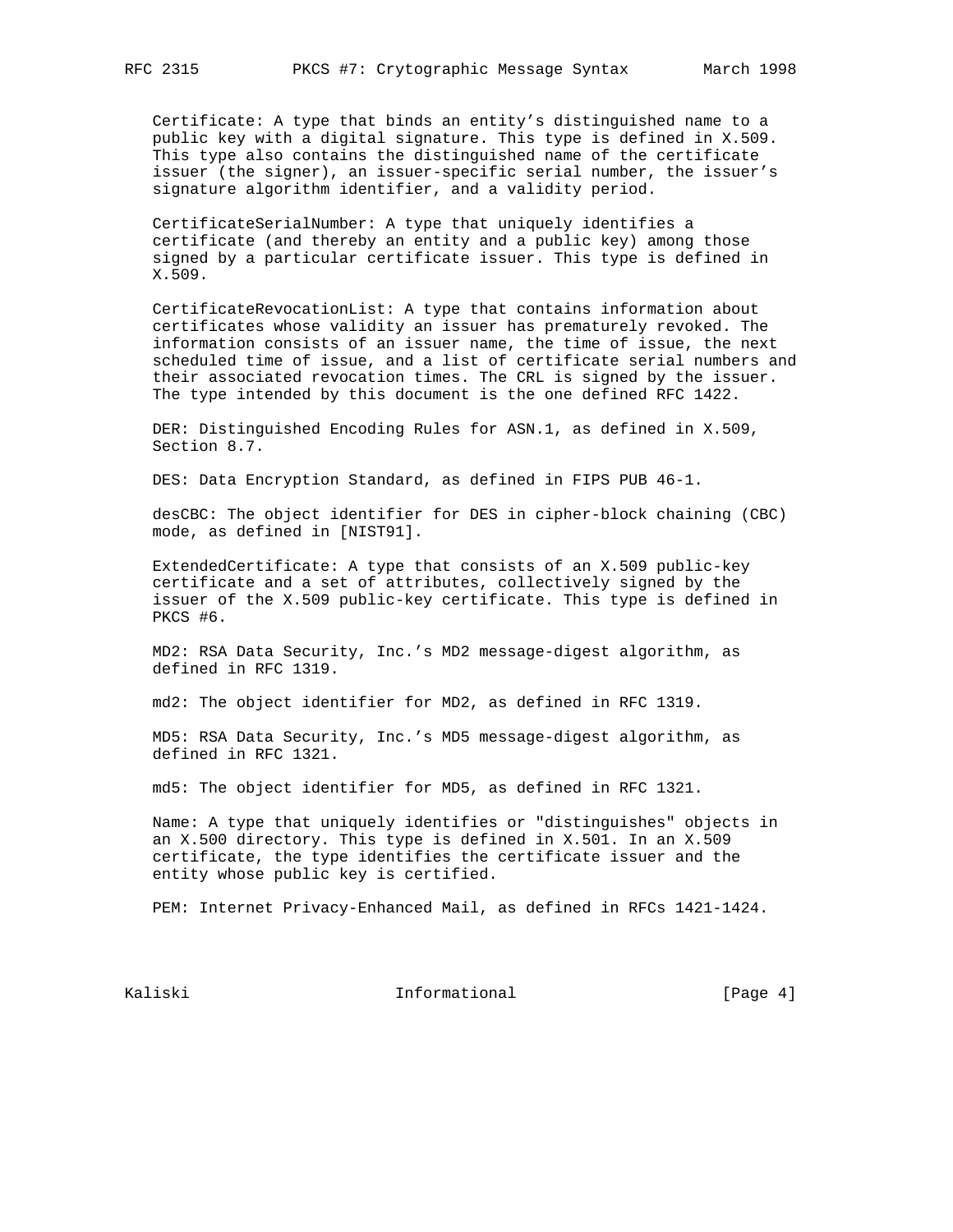RSA: The RSA public-key cryptosystem, as defined in [RSA78].

 rsaEncryption: The object identifier for RSA encryption, as defined in PKCS #1.

4. Symbols and abbreviations

No symbols or abbreviations are defined in this document.

5. General overview

 The following nine sections specify useful types, general syntax, six content types, and object identifiers.

 The syntax is general enough to support many different content types. This document defines six: data, signed data, enveloped data, signed-and-enveloped data, digested data, and encrypted data. Other content types may be added in the future. The use of content types defined outside this document is possible, but is subject to bilateral agreement between parties exchanging content.

 This document exports one type, ContentInfo, as well as the various object identifiers.

 There are two classes of content types: base and enhanced. Content types in the base class contain "just data," with no cryptographic enhancements. Presently, one content type is in this class, the data content type. Content types in the enhanced class contain content of some type (possibly encrypted), and other cryptographic enhancements. For example, enveloped-data content can contain (encrypted) signed data content, which can contain data content. The four non-data content types fall into the enhanced class. The content types in the enhanced class thus employ encapsulation, giving rise to the terms "outer" content (the one containing the enhancements) and "inner" content (the one being enhanced).

 The document is designed such that the enhanced content types can be prepared in a single pass using indefinite-length BER encoding, and processed in a single pass in any BER encoding. Single-pass operation is especially helpful if content is stored on tapes, or is "piped" from another process. One of the drawbacks of single-pass operation, however, is that it is difficult to output a DER encoding in a single pass, since the lengths of the various components may not be known in advance. Since DER encoding is required by the signed-data, signed and-enveloped data, and digested-data content types, an extra pass may be necessary when a content type other than data is the inner content of one of those content types.

Kaliski 10. Informational 1996 [Page 5]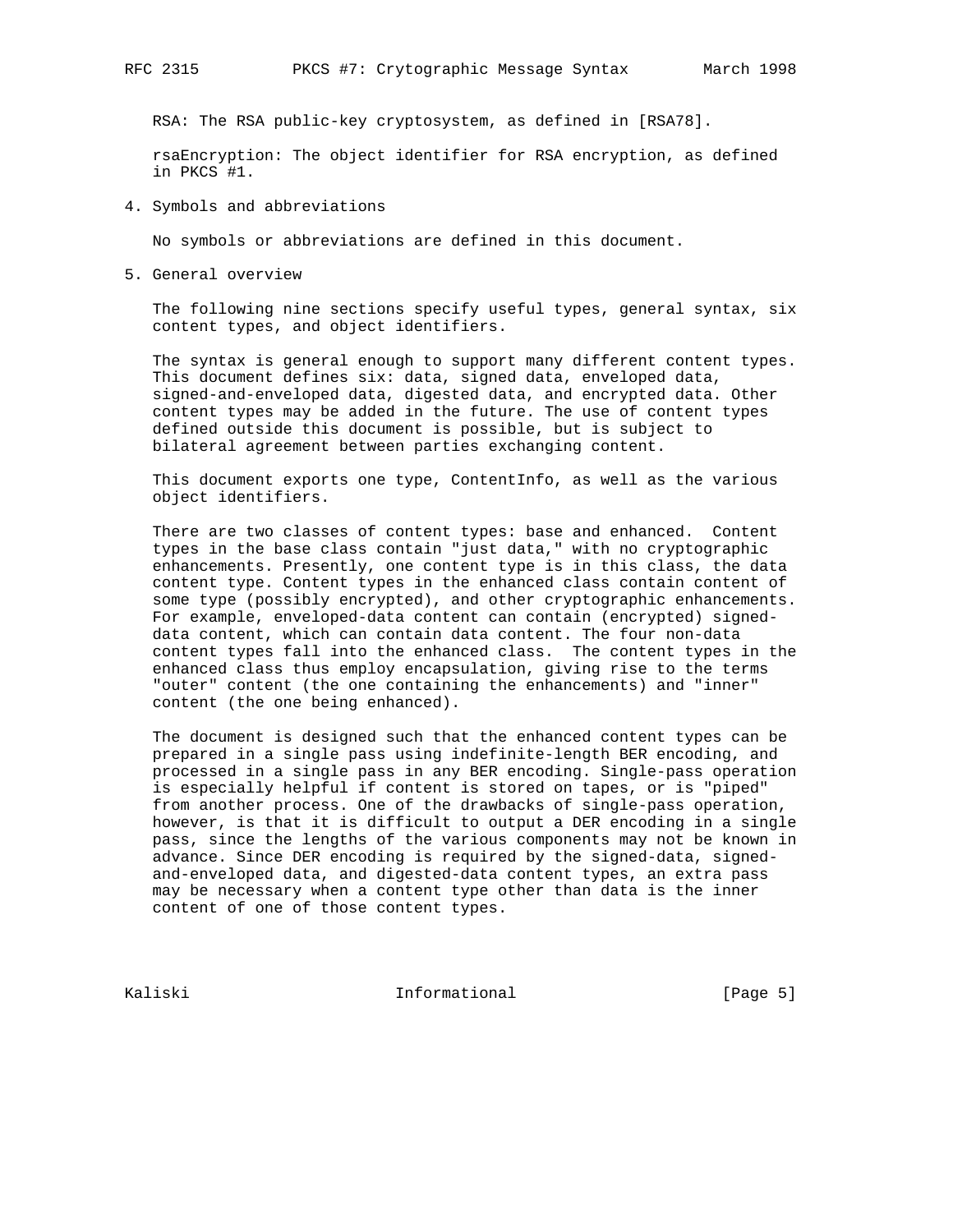6. Useful types

 This section defines types that are useful in at least two places in the document.

6.1 CertificateRevocationLists

 The CertificateRevocationLists type gives a set of certificate revocation lists. It is intended that the set contain information sufficient to determine whether the certificates with which the set is associated are "hot listed," but there may be more certificate revocation lists than necessary, or there may be fewer than necessary.

 CertificateRevocationLists ::= SET OF CertificateRevocationList

6.2 ContentEncryptionAlgorithmIdentifier

 The ContentEncryptionAlgorithmIdentifier type identifies a content encryption algorithm such as DES. A content-encryption algorithm supports encryption and decryption operations. The encryption operation maps an octet string (the message) to another octet string (the ciphertext) under control of a content-encryption key. The decryption operation is the inverse of the encryption operation. Context determines which operation is intended.

```
 ContentEncryptionAlgorithmIdentifier ::=
   AlgorithmIdentifier
```
6.3 DigestAlgorithmIdentifier

 The DigestAlgorithmIdentifier type identifies a message-digest algorithm. Examples include MD2 and MD5. A message-digest algorithm maps an octet string (the message) to another octet string (the message digest).

DigestAlgorithmIdentifier ::= AlgorithmIdentifier

6.4 DigestEncryptionAlgorithmIdentifier

 The DigestEncryptionAlgorithmIdentifier type identifies a digest encryption algorithm under which a message digest can be encrypted. One example is PKCS #1's rsaEncryption. A digest-encryption algorithm supports encryption and decryption operations. The encryption operation maps an octet string (the message digest) to another octet .bp string (the encrypted message digest) under control of a digest encryption key. The decryption operation is the inverse of the

Kaliski 10. Informational 1996 [Page 6]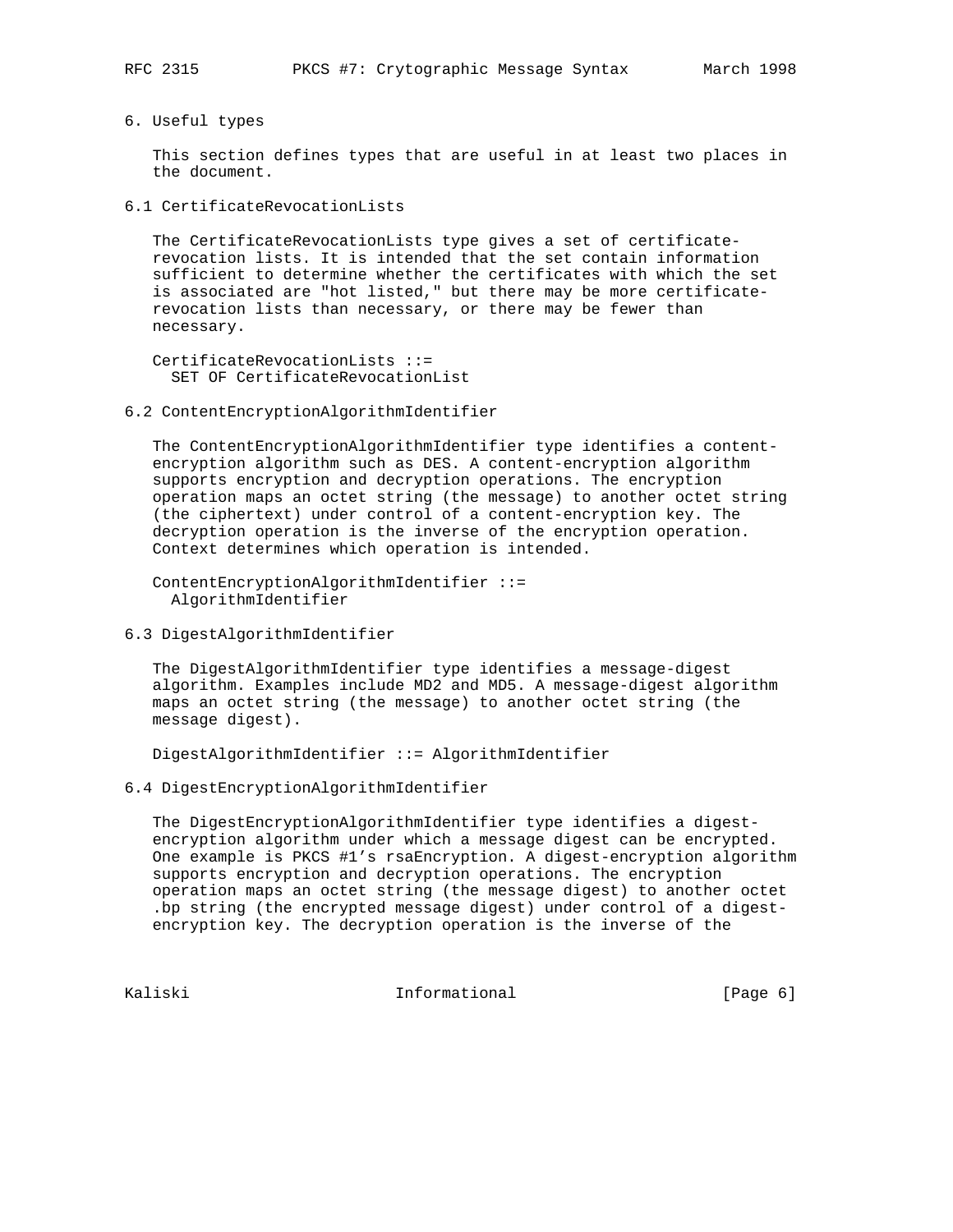encryption operation. Context determines which operation is intended.

 DigestEncryptionAlgorithmIdentifier ::= AlgorithmIdentifier

6.5 ExtendedCertificateOrCertificate

 The ExtendedCertificateOrCertificate type gives either a PKCS #6 extended certificate or an X.509 certificate. This type follows the syntax recommended in Section 6 of PKCS #6:

 ExtendedCertificateOrCertificate ::= CHOICE { certificate Certificate, -- X.509

extendedCertificate [0] IMPLICIT ExtendedCertificate }

6.6 ExtendedCertificatesAndCertificates

 The ExtendedCertificatesAndCertificates type gives a set of extended certificates and X.509 certificates. It is intended that the set be sufficient to contain chains from a recognized "root" or "top-level certification authority" to all of the signers with which the set is associated, but there may be more certificates than necessary, or there may be fewer than necessary.

 ExtendedCertificatesAndCertificates ::= SET OF ExtendedCertificateOrCertificate

 Note. The precise meaning of a "chain" is outside the scope of this document. Some applications of this document may impose upper limits on the length of a chain; others may enforce certain relationships between the subjects and issuers of certificates in a chain. An example of such relationships has been proposed for Privacy-Enhanced Mail in RFC 1422.

6.7 IssuerAndSerialNumber

 The IssuerAndSerialNumber type identifies a certificate (and thereby an entity and a public key) by the distinguished name of the certificate issuer and an issuer-specific certificate serial number.

 IssuerAndSerialNumber ::= SEQUENCE { issuer Name, serialNumber CertificateSerialNumber }

Kaliski 10. Informational 1996 [Page 7]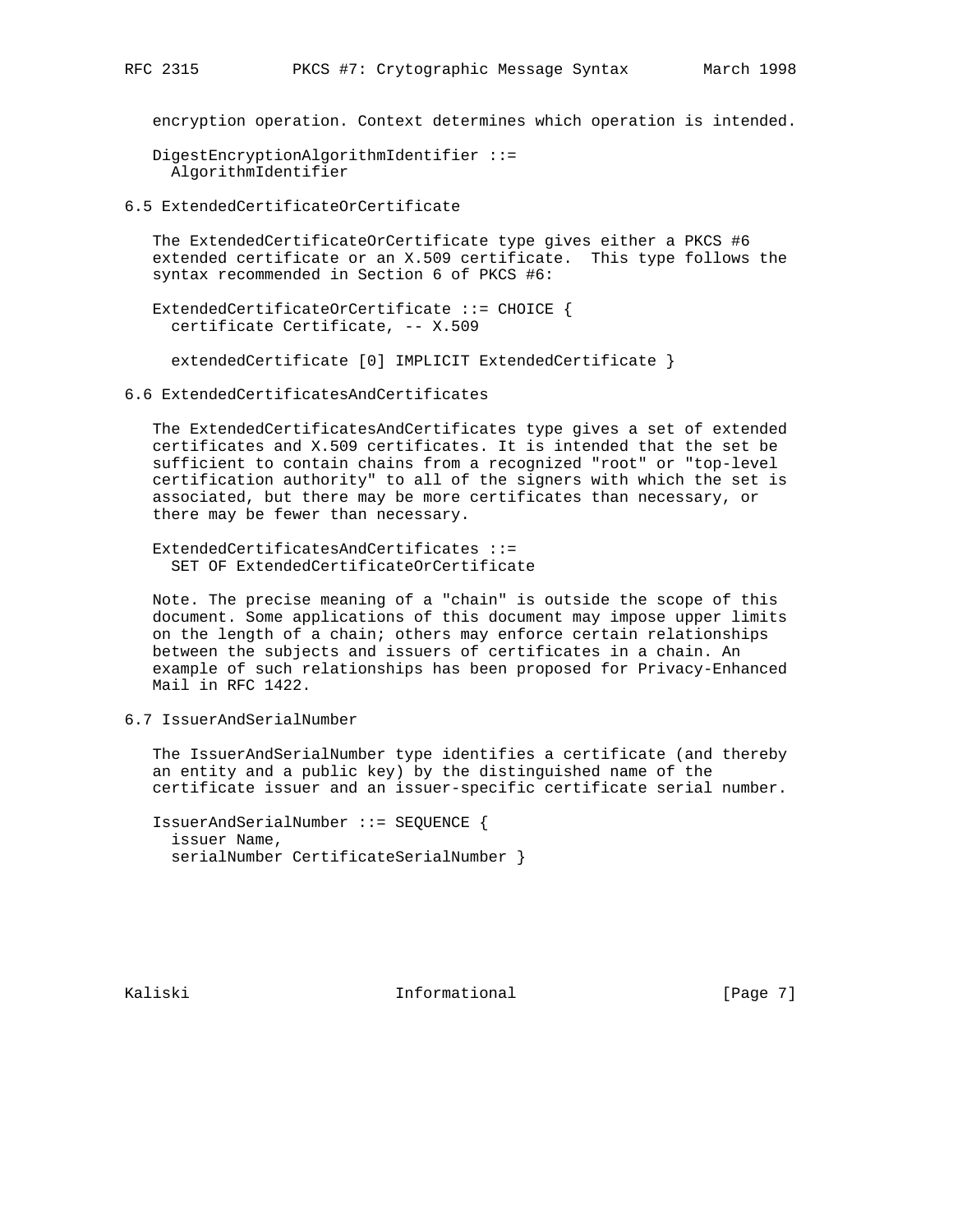6.8 KeyEncryptionAlgorithmIdentifier

 The KeyEncryptionAlgorithmIdentifier type identifies a key-encryption algorithm under which a content-encryption key can be encrypted. One example is PKCS #1's rsaEncryption. A key-encryption algorithm supports encryption and decryption operations. The encryption operation maps an octet string (the key) to another octet string (the encrypted key) under control of a key-encryption key. The decryption operation is the inverse of the encryption operation. Context determines which operation is intended.

 KeyEncryptionAlgorithmIdentifier ::= AlgorithmIdentifier

6.9 Version

 The Version type gives a syntax version number, for compatibility with future revisions of this document.

Version ::= INTEGER

7. General syntax

 The general syntax for content exchanged between entities according to this document associates a content type with content. The syntax shall have ASN.1 type ContentInfo:

 ContentInfo ::= SEQUENCE { contentType ContentType, content [0] EXPLICIT ANY DEFINED BY contentType OPTIONAL }

ContentType ::= OBJECT IDENTIFIER

The fields of type ContentInfo have the following meanings:

- o contentType indicates the type of content. It is an object identifier, which means it is a unique string of integers assigned by the authority that defines the content type. This document defines six content types (see Section 14): data, signedData, envelopedData, signedAndEnvelopedData, digestedData, and encryptedData.
- o content is the content. The field is optional, and if the field is not present, its intended value must be supplied by other means. Its type is defined along with the object identifier for contentType.

Kaliski 10. Informational 1996 (Page 8)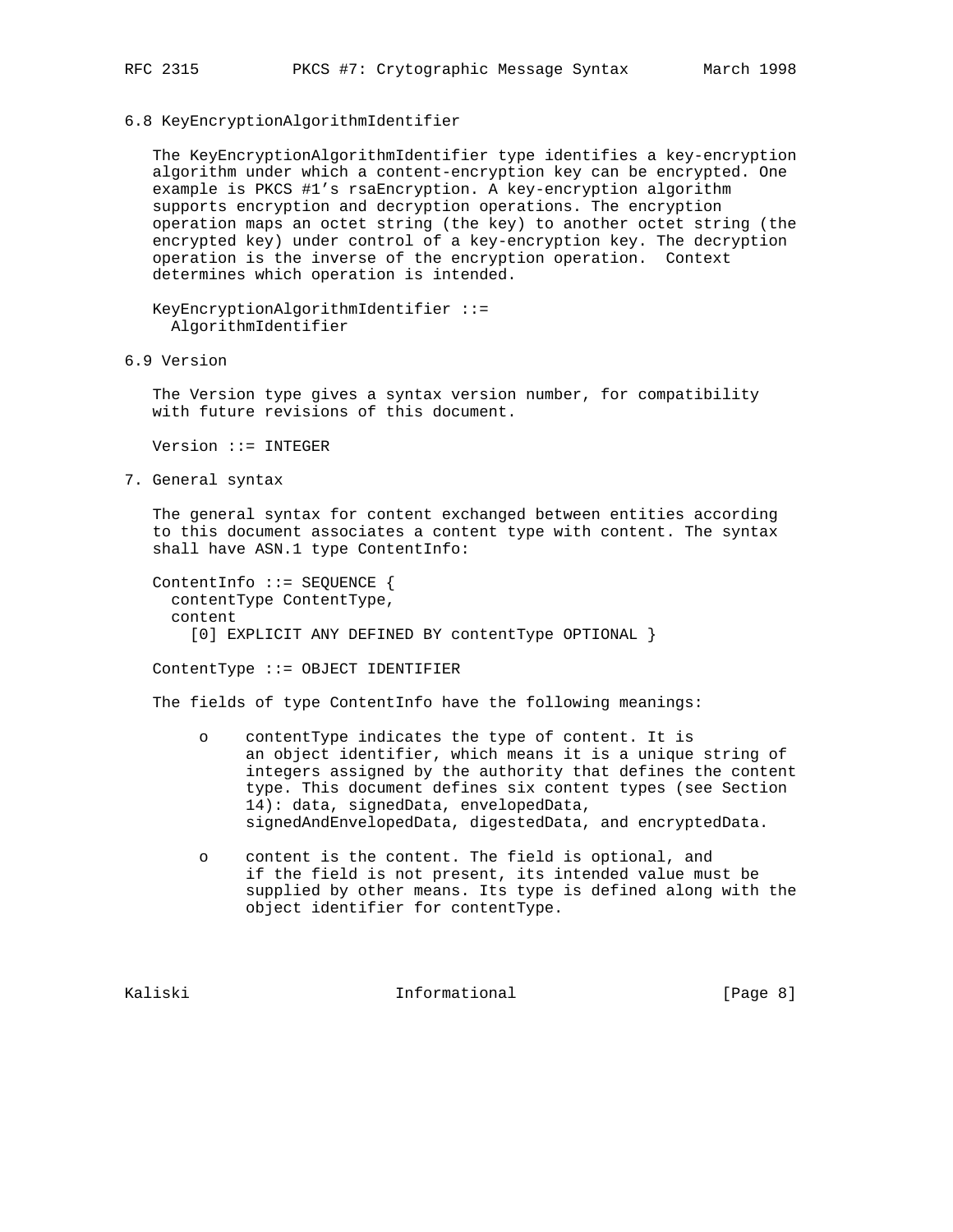Notes.

- 1. The methods below assume that the type of content can be determined uniquely by contentType, so the type defined along with the object identifier should not be a CHOICE type.
- 2. When a ContentInfo value is the inner content of signed-data, signed-and-enveloped-data, or digested-data content, a message-digest algorithm is applied to the contents octets of the DER encoding of the content field. When a ContentInfo value is the inner content of enveloped-data or signed-and-enveloped-data content, a content-encryption algorithm is applied to the contents octets of a definite-length BER encoding of the content field.
- 3. The optional omission of the content field makes it possible to construct "external signatures," for example, without modification to or replication of the content to which the signatures apply. In the case of external signatures, the content being signed would be omitted from the "inner" encapsulated ContentInfo value included in the signed-data content type.
- 8. Data content type

 The data content type is just an octet string. It shall have ASN.1 type Data:

Data ::= OCTET STRING

 The data content type is intended to refer to arbitrary octet strings, such as ASCII text files; the interpretation is left to the application. Such strings need not have any internal structure (although they may; they could even be DER encodings).

9. Signed-data content type

 The signed-data content type consists of content of any type and encrypted message digests of the content for zero or more signers. The encrypted digest for a signer is a "digital signature" on the content for that signer. Any type of content can be signed by any number of signers in parallel. Furthermore, the syntax has a degenerate case in which there are no signers on the content. The degenerate case provides a means for disseminating certificates and certificate-revocation lists.

Kaliski 10. Informational 1999 [Page 9]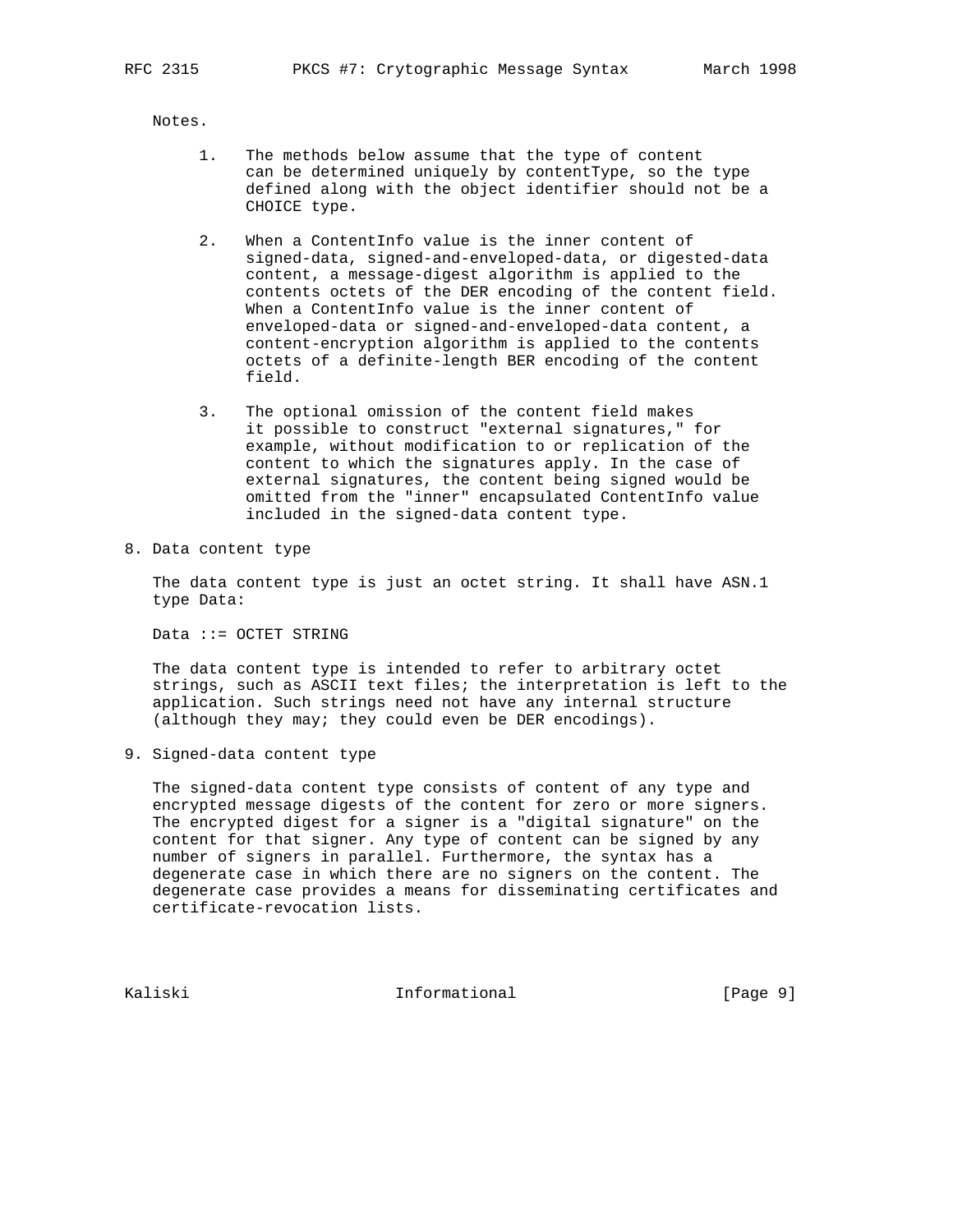It is expected that the typical application of the signed-data content type will be to represent one signer's digital signature on content of the data content type. Another typical application will be to disseminate certificates and certificate-revocation lists.

 The process by which signed data is constructed involves the following steps:

- 1. For each signer, a message digest is computed on the content with a signer-specific message-digest algorithm. (If two signers employ the same message-digest algorithm, then the message digest need be computed for only one of them.) If the signer is authenticating any information other than the content (see Section 9.2), the message digest of the content and the other information are digested with the signer's message digest algorithm, and the result becomes the "message digest."
- 2. For each signer, the message digest and associated information are encrypted with the signer's private key.
- 3. For each signer, the encrypted message digest and other signer-specific information are collected into a SignerInfo value, defined in Section 9.2. Certificates and certificate-revocation lists for each signer, and those not corresponding to any signer, are collected in this step.
- 4. The message-digest algorithms for all the signers and the SignerInfo values for all the signers are collected together with the content into a SignedData value, defined in Section 9.1.

 A recipient verifies the signatures by decrypting the encrypted message digest for each signer with the signer's public key, then comparing the recovered message digest to an independently computed message digest. The signer's public key is either contained in a certificate included in the signer information, or is referenced by an issuer distinguished name and an issuer-specific serial number that uniquely identify the certificate for the public key.

 This section is divided into five parts. The first part describes the top-level type SignedData, the second part describes the per-signer information type SignerInfo, and the third and fourth parts describe the message-digesting and digest-encryption processes. The fifth part summarizes compatibility with Privacy-Enhanced Mail.

Kaliski 10 Informational [Page 10]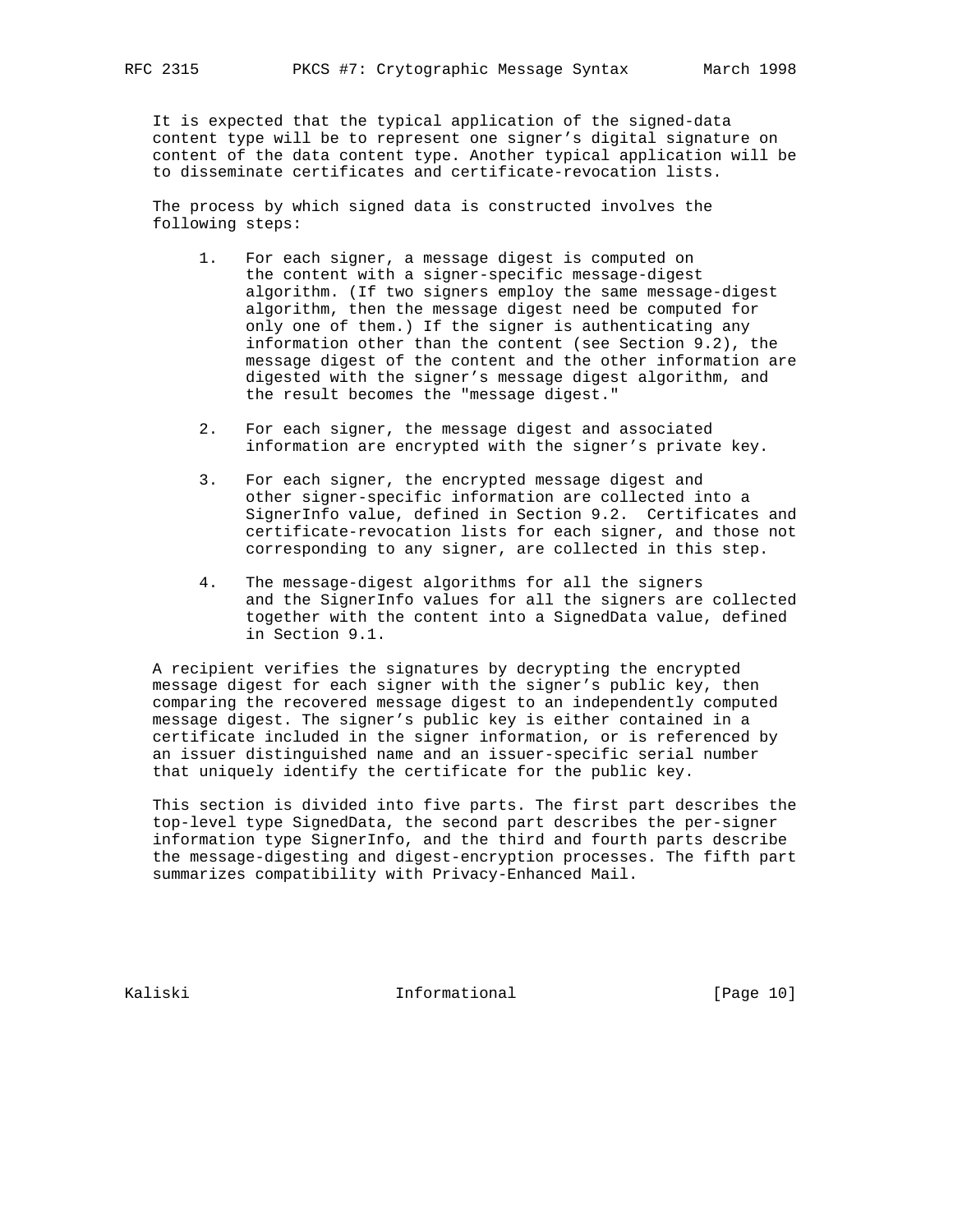9.1 SignedData type

The signed-data content type shall have ASN.1 type SignedData:

 SignedData ::= SEQUENCE { version Version, digestAlgorithms DigestAlgorithmIdentifiers, contentInfo ContentInfo, certificates [0] IMPLICIT ExtendedCertificatesAndCertificates OPTIONAL, crls [1] IMPLICIT CertificateRevocationLists OPTIONAL, signerInfos SignerInfos }

DigestAlgorithmIdentifiers ::=

SET OF DigestAlgorithmIdentifier

SignerInfos ::= SET OF SignerInfo

The fields of type SignedData have the following meanings:

- o version is the syntax version number. It shall be 1 for this version of the document.
- o digestAlgorithms is a collection of message-digest algorithm identifiers. There may be any number of elements in the collection, including zero. Each element identifies the message-digest algorithm (and any associated parameters) under which the content is digested for a some signer. The collection is intended to list the message-digest algorithms employed by all of the signers, in any order, to facilitate one-pass signature verification. The message-digesting process is described in Section 9.3.
- o contentInfo is the content that is signed. It can have any of the defined content types.
- o certificates is a set of PKCS #6 extended certificates and X.509 certificates. It is intended that the set be sufficient to contain chains from a recognized "root" or "top-level certification authority" to all of the signers in the signerInfos field. There may be more certificates than necessary, and there may be certificates sufficient to contain chains from two or more independent

Kaliski 10. Informational [Page 11]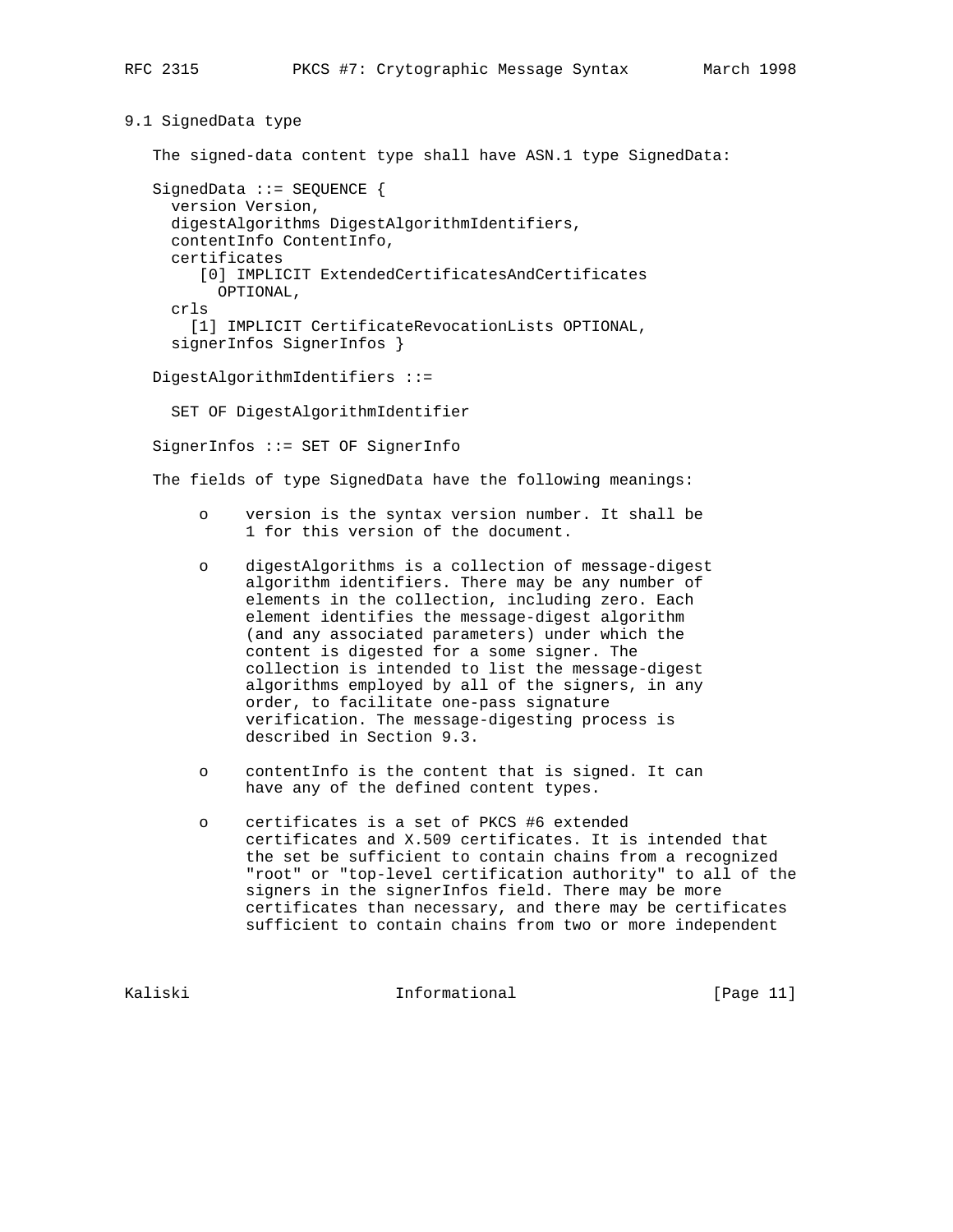top-level certification authorities. There may also be fewer certificates than necessary, if it is expected that those verifying the signatures have an alternate means of obtaining necessary certificates (e.g., from a previous set of certificates).

- o crls is a set of certificate-revocation lists. It is intended that the set contain information sufficient to determine whether or not the certificates in the certificates field are "hot listed," but such correspondence is not necessary. There may be more certificate-revocation lists than necessary, and there may also be fewer certificate-revocation lists than necessary.
- o signerInfos is a collection of per-signer information. There may be any number of elements in the collection, including zero.

#### Notes.

- 1. The fact that the digestAlgorithms field comes before the contentInfo field and the signerInfos field comes after it makes it possible to process a SignedData value in a single pass. (Single-pass processing is described in Section 5.)
- 2. The differences between version 1 SignedData and version 0 SignedData (defined in PKCS #7, Version 1.4) are the following:
	- o the digestAlgorithms and signerInfos fields may contain zero elements in version 1, but not in version 0
	- o the crls field is allowed in version 1, but not in version 0

 Except for the difference in version number, version 0 SignedData values are acceptable as version 1 values. An implementation can therefore process SignedData values of either version as though they were version 1 values. It is suggested that PKCS implementations generate only version 1 SignedData values, but be prepared to process SignedData values of either version.

Kaliski 1nformational [Page 12]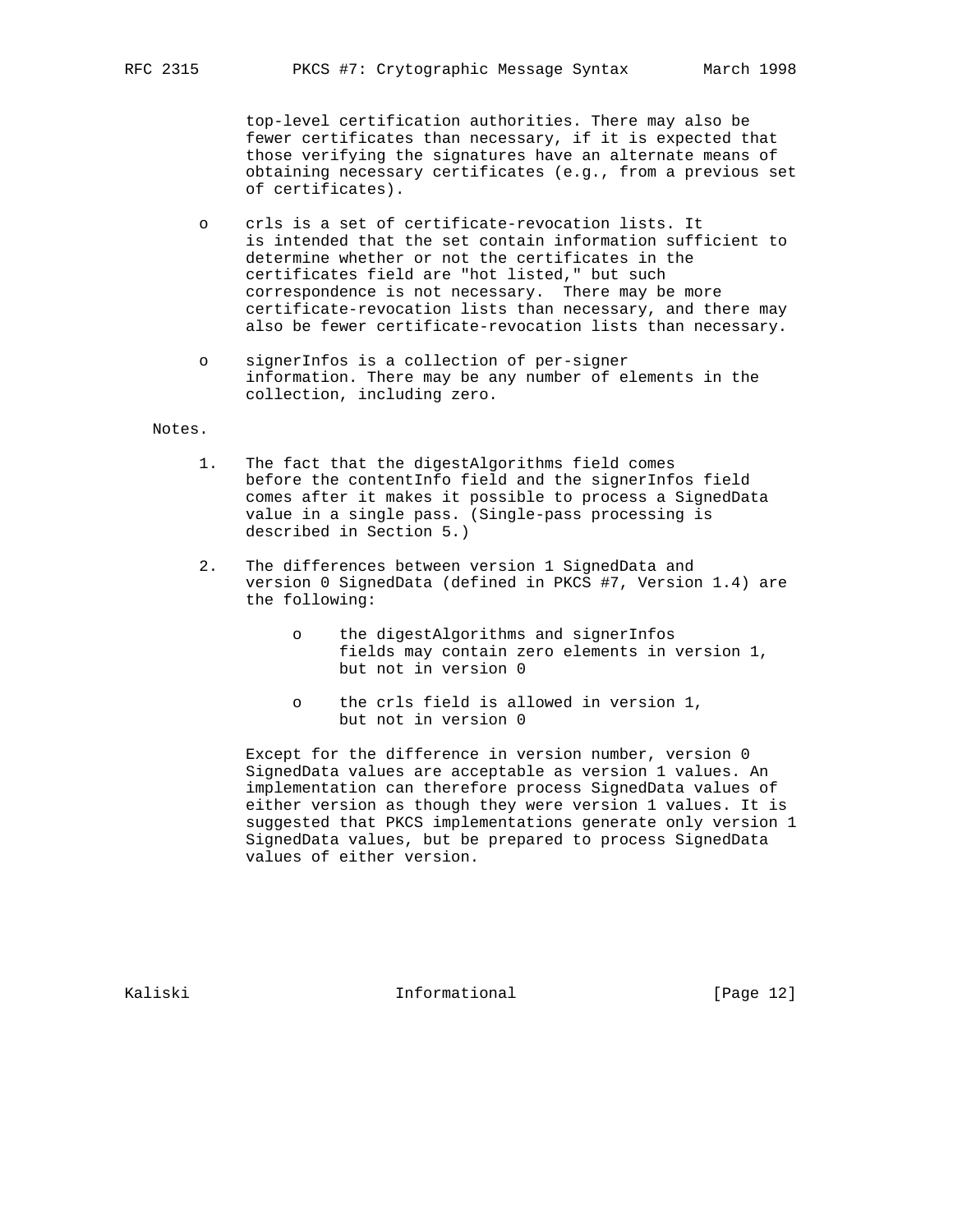3. In the degenerate case where there are no signers on the content, the ContentInfo value being "signed" is irrelevant. It is recommended in that case that the content type of the ContentInfo value being "signed" be data, and the content field of the ContentInfo value be omitted.

# 9.2 SignerInfo type

Per-signer information is represented in the type SignerInfo:

SignerInfo ::= SEQUENCE { version Version, issuerAndSerialNumber IssuerAndSerialNumber, digestAlgorithm DigestAlgorithmIdentifier, authenticatedAttributes [0] IMPLICIT Attributes OPTIONAL, digestEncryptionAlgorithm DigestEncryptionAlgorithmIdentifier, encryptedDigest EncryptedDigest, unauthenticatedAttributes [1] IMPLICIT Attributes OPTIONAL }

EncryptedDigest ::= OCTET STRING

The fields of type SignerInfo have the following meanings:

- o version is the syntax version number. It shall be 1 for this version of the document.
- o issuerAndSerialNumber specifies the signer's certificate (and thereby the signer's distinguished name and public key) by issuer distinguished name and issuer specific serial number.
- o digestAlgorithm identifies the message-digest algorithm (and any associated parameters) under which the content and authenticated attributes (if present) are digested. It should be among those in the digestAlgorithms field of the superior SignerInfo value. The message digesting process is described in Section 9.3.
- o authenticatedAttributes is a set of attributes that are signed (i.e., authenticated) by the signer. The field is optional, but it must be present if the content type of the ContentInfo value being signed is not data. If the field is present, it must contain, at a minimum, two attributes:

Kaliski 10 Informational [Page 13]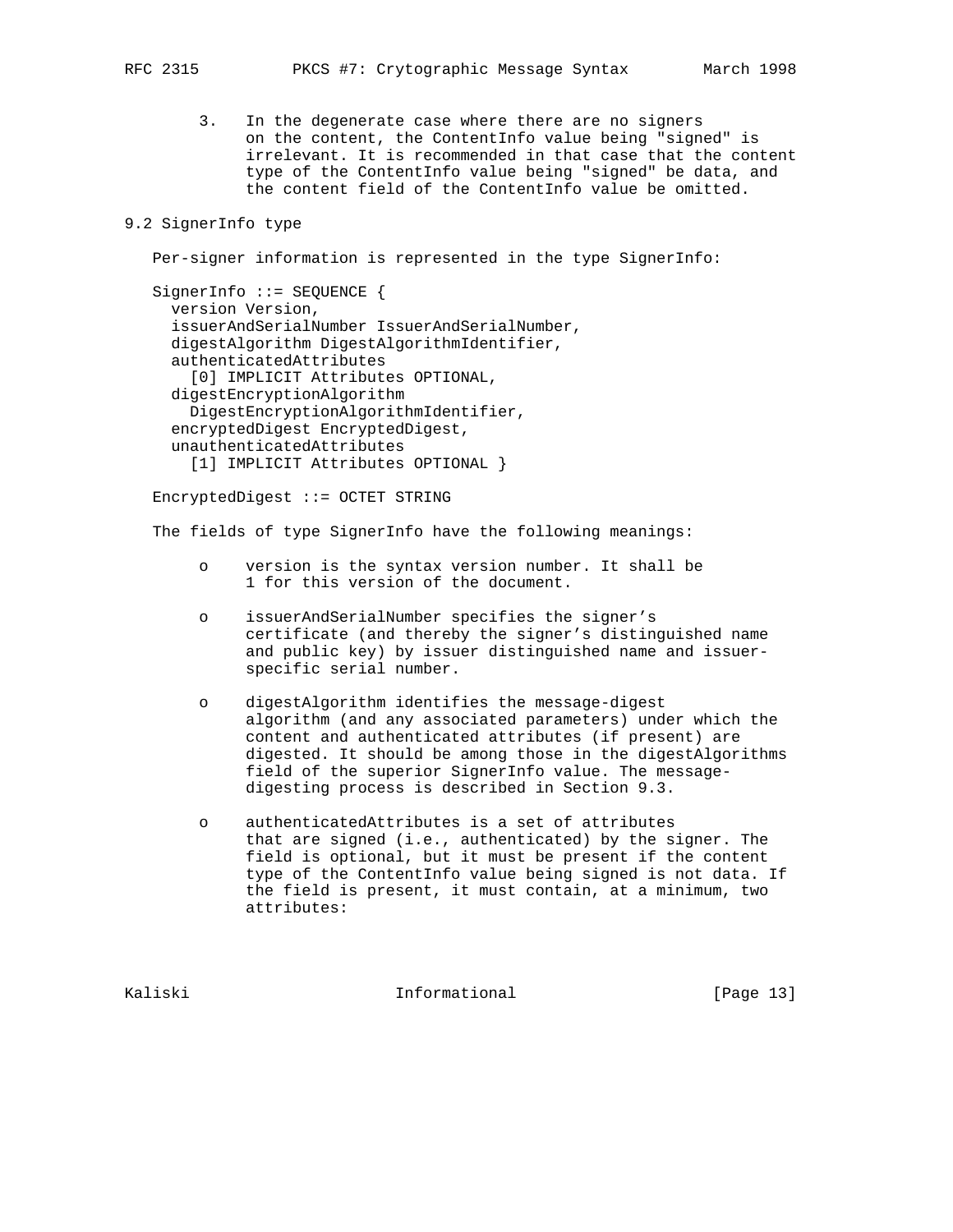- 1. A PKCS #9 content-type attribute having as its value the content type of the ContentInfo value being signed.
- 2. A PKCS #9 message-digest attribute, having as its value the message digest of the content (see below).

 Other attribute types that might be useful here, such as signing time, are also defined in PKCS #9.

- o digestEncryptionAlgorithm identifies the digest encryption algorithm (and any associated parameters) under which the message digest and associated information are encrypted with the signer's private key. The digest encryption process is described in Section 9.4.
- o encryptedDigest is the result of encrypting the message digest and associated information with the signer's private key.
- o unauthenticatedAttributes is a set of attributes that are not signed (i.e., authenticated) by the signer. The field is optional. Attribute types that might be useful here, such as countersignatures, are defined in PKCS #9.

#### Notes.

- 1. It is recommended in the interest of PEM compatibility that the authenticatedAttributes field be omitted whenever the content type of the ContentInfo value being signed is data and there are no other authenticated attributes.
- 2. The difference between version 1 SignerInfo and version 0 SignerInfo (defined in PKCS #7, Version 1.4) is in the message-digest encryption process (see Section 9.4). Only the PEM-compatible processes are different, reflecting changes in Privacy-Enhanced Mail signature methods. There is no difference in the non-PEM-compatible message-digest encryption process.

 It is suggested that PKCS implementations generate only version 1 SignedData values. Since the PEM signature method with which version 0 is compatible is obsolescent, it is suggested that PKCS implementations be prepared to receive only version 1 SignedData values.

Kaliski 10. Informational [Page 14]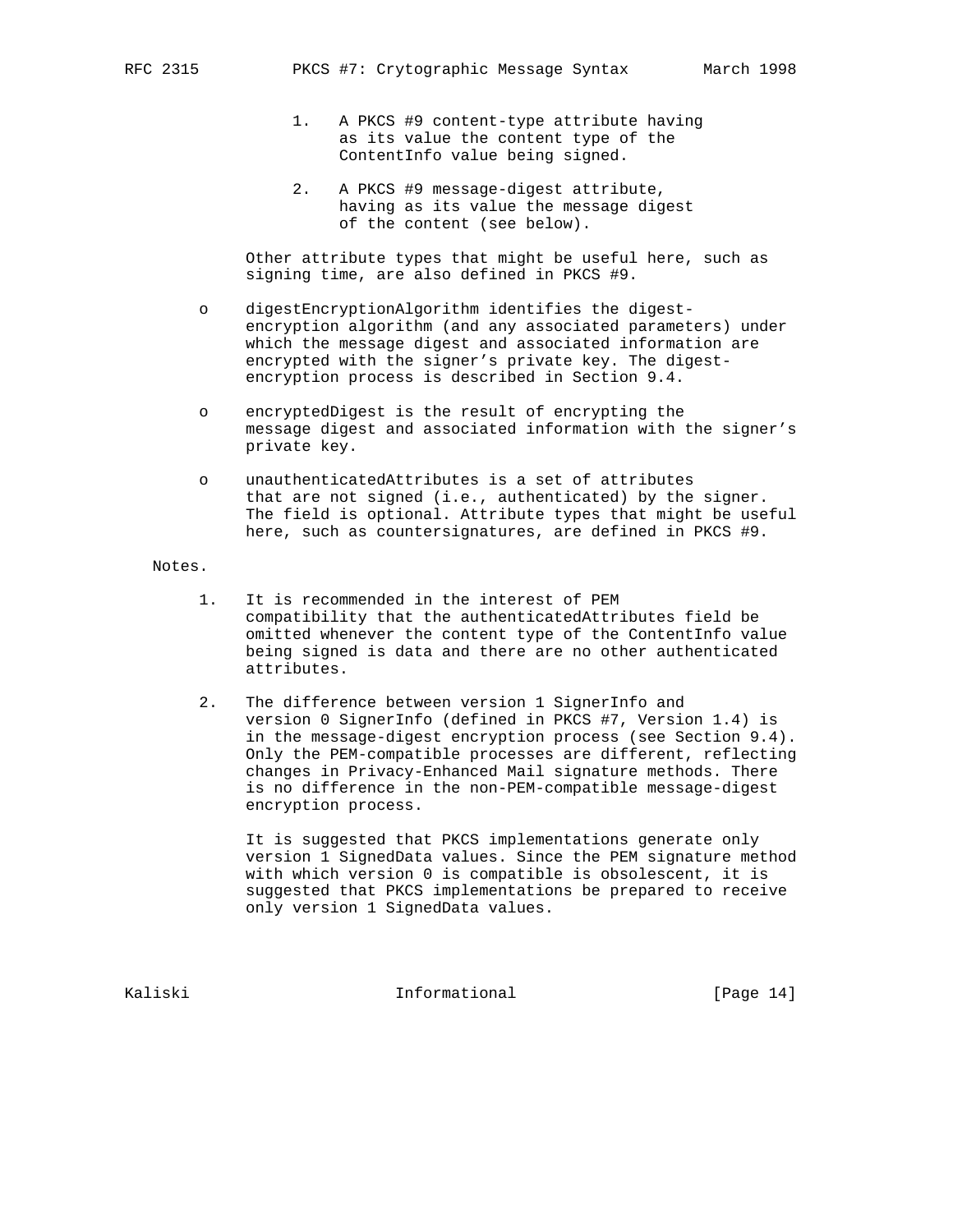## 9.3 Message-digesting process

 The message-digesting process computes a message digest on either the content being signed or the content together with the signer's authenticated attributes. In either case, the initial input to the message-digesting process is the "value" of the content being signed. Specifically, the initial input is the contents octets of the DER encoding of the content field of the ContentInfo value to which the signing process is applied. Only the contents octets of the DER encoding of that field are digested, not the identifier octets or the length octets.

 The result of the message-digesting process (which is called, informally, the "message digest") depends on whether the authenticatedAttributes field is present. When the field is absent, the result is just the message digest of the content. When the field is present, however, the result is the message digest of the complete DER encoding of the Attributes value containted in the authenticatedAttributes field. (For clarity: The IMPLICIT [0] tag in the authenticatedAttributes field is not part of the Attributes value. The Attributes value's tag is SET OF, and the DER encoding of the SET OF tag, rather than of the IMPLICIT [0] tag, is to be digested along with the length and contents octets of the Attributes value.) Since the Attributes value, when the field is present, must contain as attributes the content type and the message digest of the content, those values are indirectly included in the result.

 When the content being signed has content type data and the authenticatedAttributes field is absent, then just the value of the data (e.g., the contents of a file) is digested. This has the advantage that the length of the content being signed need not be known in advance of the encryption process. This method is compatible with Privacy-Enhanced Mail.

 Although the identifier octets and the length octets are not digested, they are still protected by other means. The length octets are protected by the nature of the message-digest algorithm since it is by assumption computationally infeasible to find any two distinct messages of any length that have the same message digest. Furthermore, assuming that the content type uniquely determines the identifier octets, the identifier octets are protected implicitly in one of two ways: either by the inclusion of the content type in the authenticated attributes, or by the use of the PEM-compatible alternative in Section 9.4 which implies that the content type is data.

Kaliski 10. Informational [Page 15]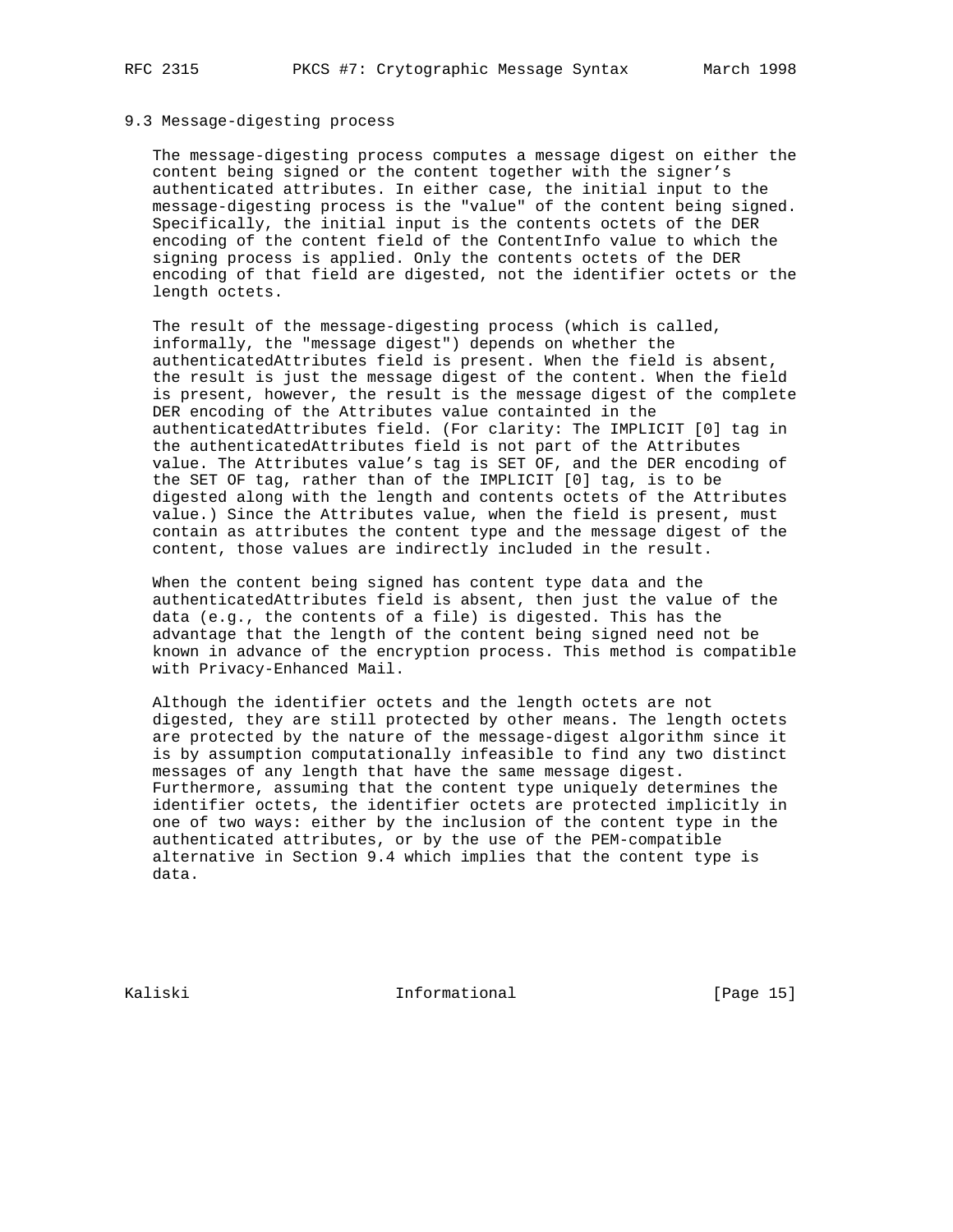Note. The fact that the message digest is computed on part of a DER encoding does not mean that DER is the required method of representing that part for data transfer. Indeed, it is expected that some implementations of this document may store objects in other than their DER encodings, but such practices do not affect message-digest computation.

## 9.4 Digest-encryption process

 The input to the digest-encryption process--the value supplied to the signer's digest-encryption algorithm--includes the result of the message-digesting process (informally, the "message digest") and the digest algorithm identifier (or object identifier). The result of the digest-encryption process is the encryption with the signer's private key of the BER encoding of a value of type DigestInfo:

 DigestInfo ::= SEQUENCE { digestAlgorithm DigestAlgorithmIdentifier, digest Digest }

Digest ::= OCTET STRING

The fields of type DigestInfo have the following meanings:

- o digestAlgorithm identifies the message-digest algorithm (and any associated parameters) under which the content and authenticated attributes are digested. It should be the same as the digestAlgorithm field of the superior SignerInfo value.
- o digest is the result of the message-digesting process.

Notes.

- 1. The only difference between the signature process defined here and the signature algorithms defined in PKCS #1 is that signatures there are represented as bit strings, for consistency with the X.509 SIGNED macro. Here, encrypted message digests are octet strings.
- 2. The input to the encryption process typically will have 30 or fewer octets. If digestEncryptionAlgorithm is PKCS #1's rsaEncryption, then this means that the input can be encrypted in a single block as long as the length of the RSA modulus is at least 328 bits, which is reasonable and consistent with security recommendations.

Kaliski 10 Informational [Page 16]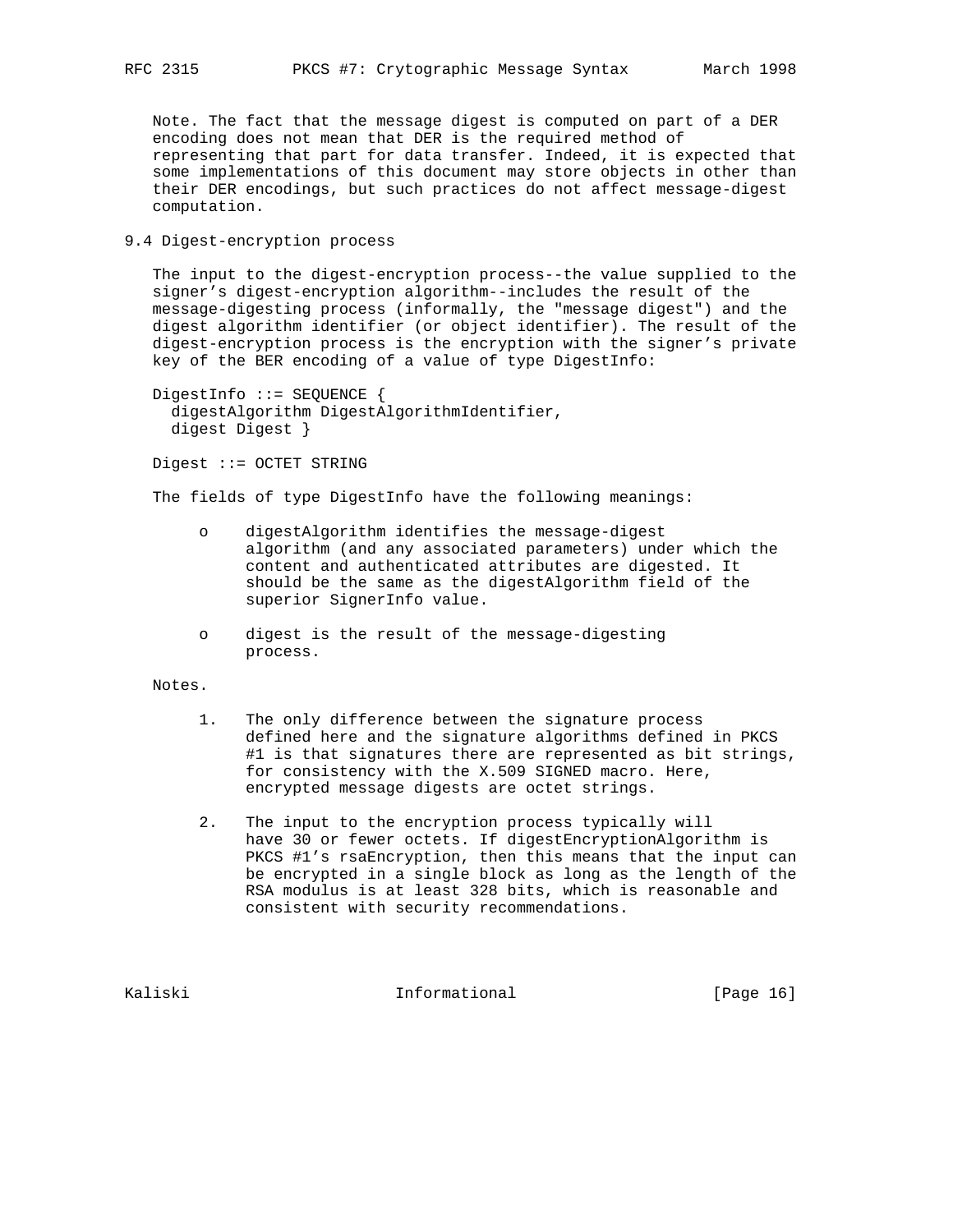- 3. A message-digest algorithm identifier is included in the DigestInfo value to limit the damage resulting from the compromise of one message-digest algorithm. For instance, suppose an adversary were able to find messages with a given MD2 message digest. That adversary could then forge a signature by finding a message with the same MD2 message digest as one that a signer previously signed, and presenting the previous signature as the signature on the new message. This attack would succeed only if the signer previously used MD2, since the DigestInfo value contains the message-digest algorithm. If a signer never trusted the MD2 algorithm and always used MD5, then the compromise of MD2 would not affect the signer. If the DigestInfo value contained only the message digest, however, the compromise of MD2 would affect signers that use any message-digest algorithm.
- 4. There is potential for ambiguity due to the fact that the DigestInfo value does not indicate whether the digest field contains just the message digest of the content or the message digest of the complete DER encoding of the authenticatedAttributes field. In other words, it is possible for an adversary to transform a signature on authenticated attributes to one that appears to be just on content by changing the content to be the DER encoding of the authenticatedAttributes field, and then removing the authenticatedAttributes field. (The reverse transformation is possible, but requires that the content be the DER encoding of an authenticated attributes value, which is unlikely.) This ambiguity is not a new problem, nor is it a significant one, as context will generally prevent misuse. Indeed, it is also possible for an adversary to transform a signature on a certificate or certificate-revocation list to one that appears to be just on signed-data content.
- 9.5 Compatibility with Privacy-Enhanced Mail

 Compatibility with the MIC-ONLY and MIC-CLEAR process types in PEM occurs when the content type of the ContentInfo value being signed is data, there are no authenticated attributes, the message-digest algorithm is md2 or md5, and the digest-encryption algorithm is PKCS #1's rsaEncryption. Under all those conditions, the encrypted message digest produced here matches the one produced in PEM because:

 1. The value input to the message-digest algorithm in PEM is the same as in this document when there are no authenticated attributes. MD2 and MD5 in PEM are the same as md2 and md5.

Kaliski 10. Informational 1996 [Page 17]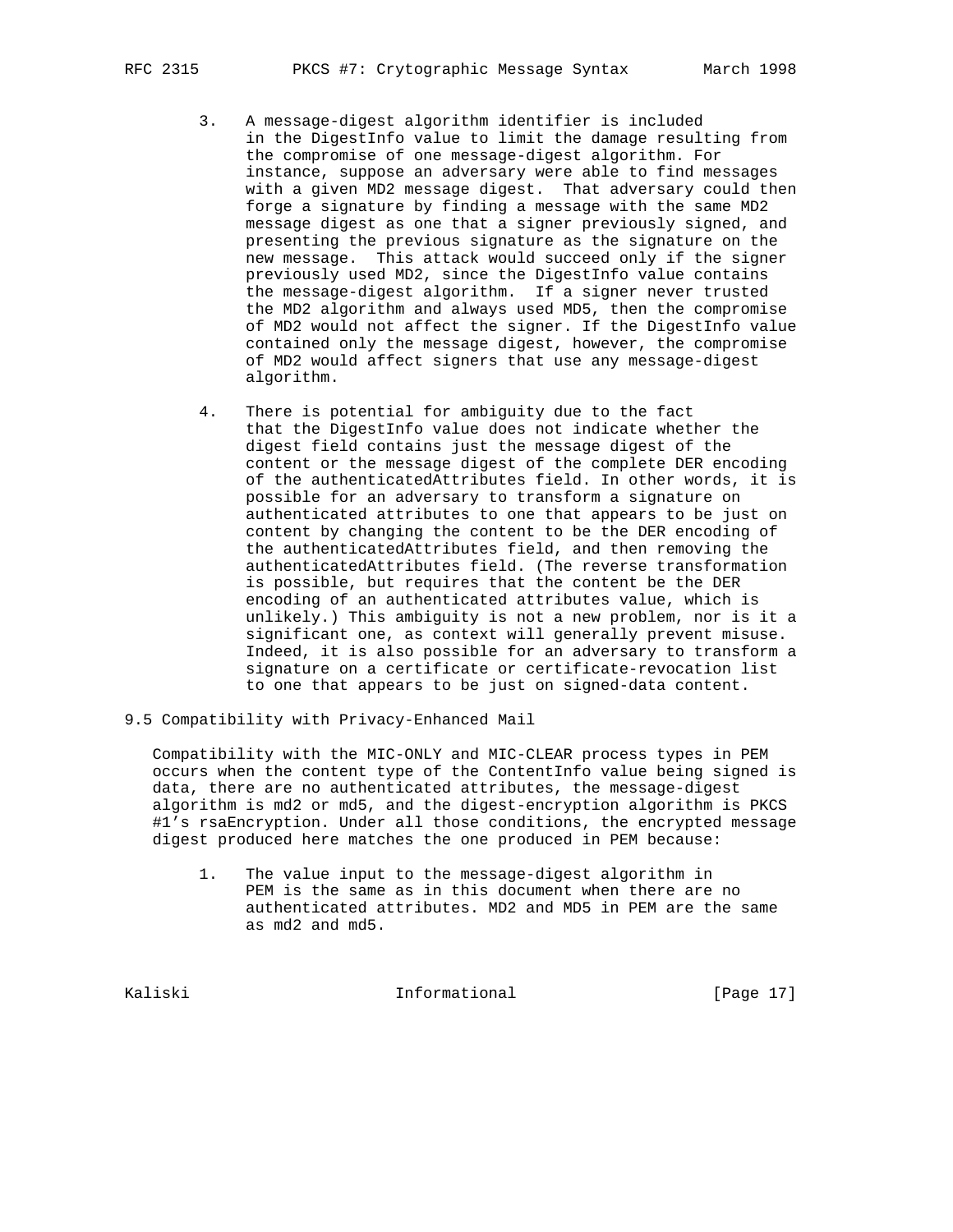2. The value encrypted with the signer's private key in PEM (as specified in RFC 1423) is the same as in this document when there are no authenticated attributes. RSA private-key encryption in PEM is the same as PKCS #1's rsaEncryption.

 The other parts of the signed-data content type (certificates, CRLs, algorithm identifiers, etc.) are easily translated to and from their corresponding PEM components.

10. Enveloped-data content type

 The enveloped-data content type consists of encrypted content of any type and encrypted content-encryption keys for one or more recipients. The combination of encrypted content and encrypted content-encryption key for a recipient is a "digital envelope" for that recipient. Any type of content can be enveloped for any number of recipients in parallel.

 It is expected that the typical application of the enveloped-data content type will be to represent one or more recipients' digital envelopes on content of the data, digested-data, or signed-data content types.

 The process by which enveloped data is constructed involves the following steps:

- 1. A content-encryption key for a particular content encryption algorithm is generated at random.
- 2. For each recipient, the content-encryption key is encrypted with the recipient's public key.
- 3. For each recipient, the encrypted content encryption key and other recipient-specific information are collected into a RecipientInfo value, defined in Section 10.2.
- 4. The content is encrypted with the content encryption key. (Content encryption may require that the content be padded to a multiple of some block size; see Section 10.3 for discussion.)
- 5. The RecipientInfo values for all the recipients are collected together with the encrypted content into a EnvelopedData value, defined in Section 10.1.

Kaliski 10. Informational [Page 18]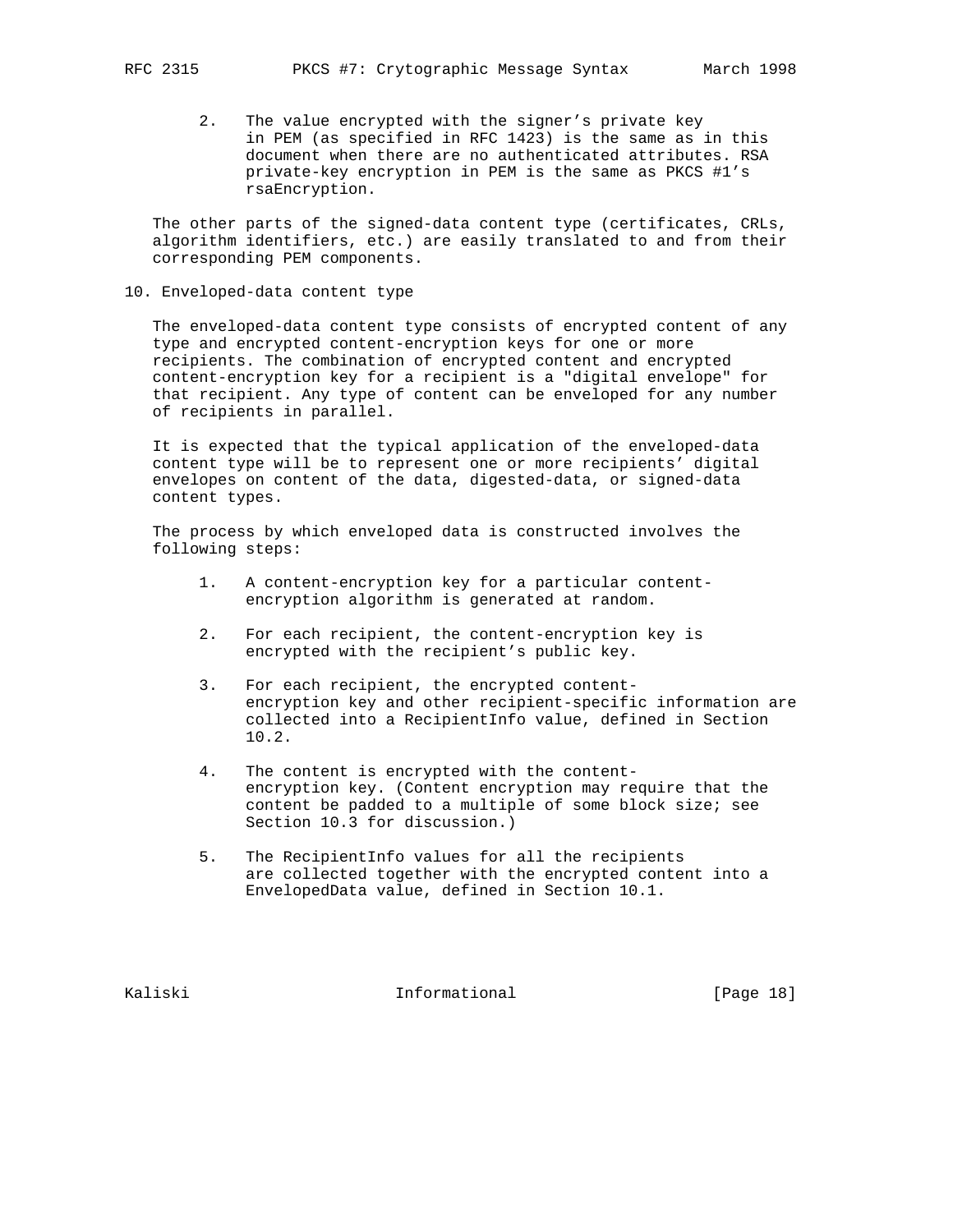A recipient opens the envelope by decrypting the one of the encrypted content-encryption keys with the recipient's private key and decrypting the encrypted content with the recovered content encryption key. The recipient's private key is referenced by an issuer distinguished name and an issuer-specific serial number that uniquely identify the certificate for the corresponding public key.

 This section is divided into four parts. The first part describes the top-level type EnvelopedData, the second part describes the per recipient information type RecipientInfo, and the third and fourth parts describe the content-encryption and key-encryption processes.

 This content type is not compatible with Privacy-Enhanced Mail (although some processes it defines are compatible with their PEM counterparts), since Privacy-Enhanced Mail always involves digital signatures, never digital envelopes alone.

## 10.1 EnvelopedData type

The enveloped-data content type shall have ASN.1 type EnvelopedData:

 EnvelopedData ::= SEQUENCE { version Version, recipientInfos RecipientInfos, encryptedContentInfo EncryptedContentInfo }

RecipientInfos ::= SET OF RecipientInfo

 EncryptedContentInfo ::= SEQUENCE { contentType ContentType, contentEncryptionAlgorithm ContentEncryptionAlgorithmIdentifier, encryptedContent [0] IMPLICIT EncryptedContent OPTIONAL }

EncryptedContent ::= OCTET STRING

The fields of type EnvelopedData have the following meanings:

- o version is the syntax version number. It shall be 0 for this version of the document.
- o recipientInfos is a collection of per-recipient information. There must be at least one element in the collection.
- o encryptedContentInfo is the encrypted content information.

Kaliski 10. Informational [Page 19]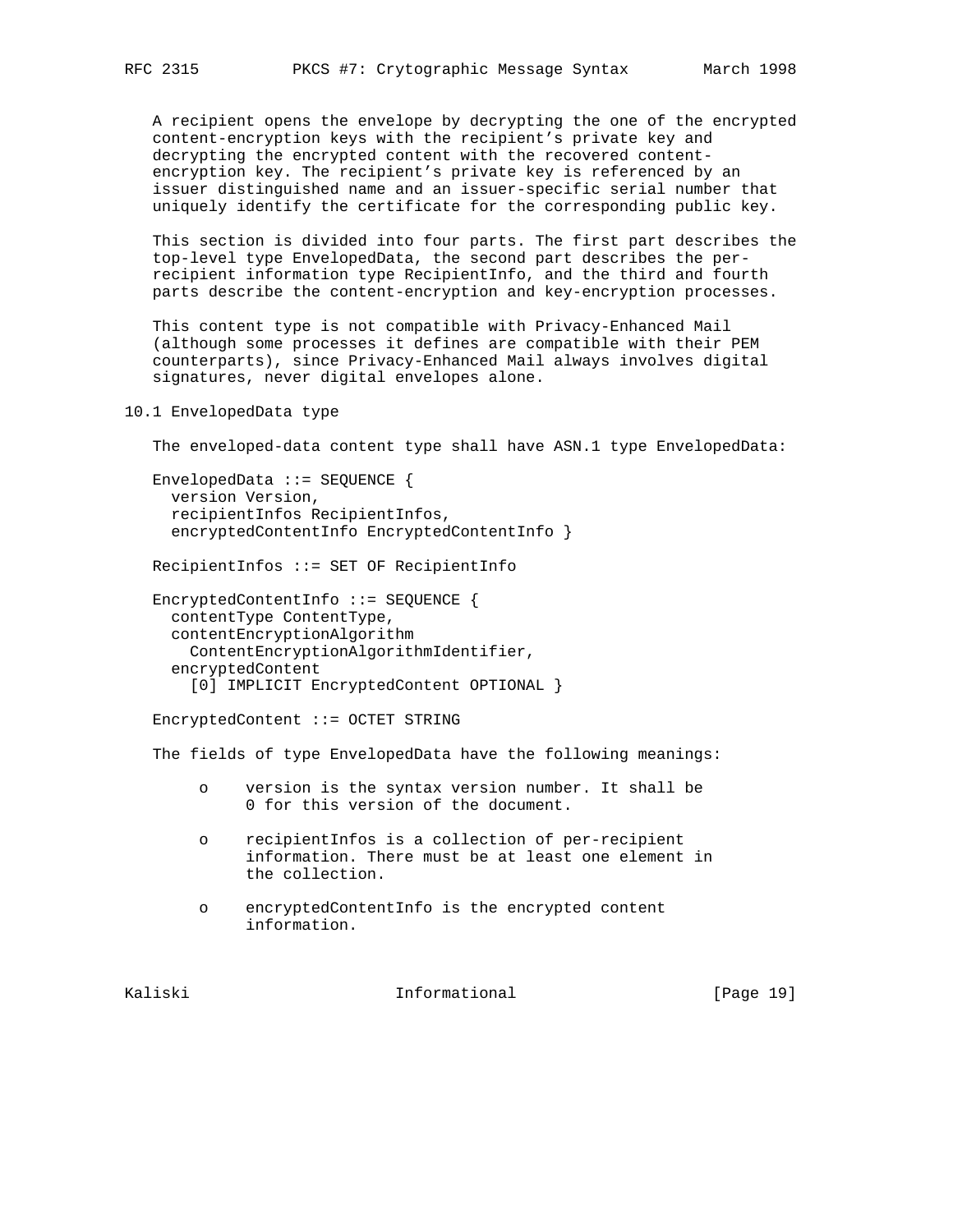The fields of type EncryptedContentInfo have the following meanings:

- o contentType indicates the type of content.
- o contentEncryptionAlgorithm identifies the content encryption algorithm (and any associated parameters) under which the content is encrypted. The content-encryption process is described in Section 10.3. This algorithm is the same for all recipients.
- o encryptedContent is the result of encrypting the content. The field is optional, and if the field is not present, its intended value must be supplied by other means.

 Note. The fact that the recipientInfos field comes before the encryptedContentInfo field makes it possible to process an EnvelopedData value in a single pass. (Single-pass processing is described in Section 5.)

## 10.2 RecipientInfo type

Per-recipient information is represented in the type RecipientInfo:

```
 RecipientInfo ::= SEQUENCE {
  version Version,
   issuerAndSerialNumber IssuerAndSerialNumber,
  keyEncryptionAlgorithm
```
 KeyEncryptionAlgorithmIdentifier, encryptedKey EncryptedKey }

EncryptedKey ::= OCTET STRING

The fields of type RecipientInfo have the following meanings:

- o version is the syntax version number. It shall be 0 for this version of the document.
- o issuerAndSerialNumber specifies the recipient's certificate (and thereby the recipient's distinguished name and public key) by issuer distinguished name and issuer-specific serial number.

Kaliski 10 Informational [Page 20]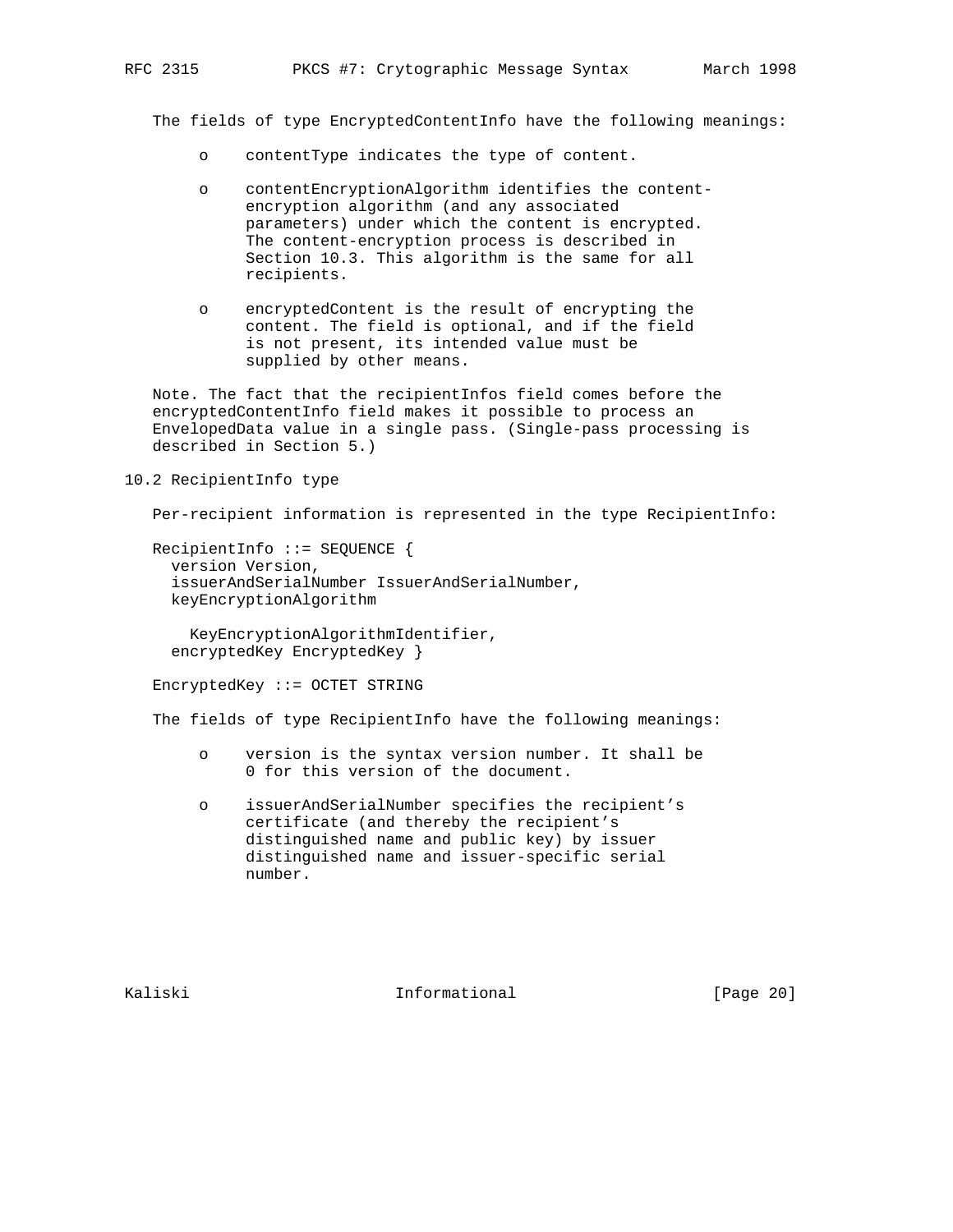- o keyEncryptionAlgorithm identifies the key encryption algorithm (and any associated parameters) under which the content-encryption key is encrypted with the recipient's public key. The key-encryption process is described in Section 10.4.
- o encryptedKey is the result of encrypting the content-encryption key with the recipient's public key (see below).

#### 10.3 Content-encryption process

 The input to the content-encryption process is the "value" of the content being enveloped. Specifically, the input is the contents octets of a definite-length BER encoding of the content field of the ContentInfo value to which the enveloping process is applied. Only the contents octets of the BER encoding are encrypted, not the identifier octets or length octets; those other octets are not represented at all.

 When the content being enveloped has content type data, then just the value of the data (e.g., the contents of a file) is encrypted. This has the advantage that the length of the content being encrypted need not be known in advance of the encryption process. This method is compatible with Privacy-Enhanced Mail.

 The identifier octets and the length octets are not encrypted. The length octets may be protected implicitly by the encryption process, depending on the encryption algorithm. The identifier octets are not protected at all, although they can be recovered from the content type, assuming that the content type uniquely determines the identifier octets. Explicit protection of the identifier and length octets requires that the signed-and-enveloped-data content type be employed, or that the digested-data and enveloped-data content types be applied in succession.

Notes.

 1. The reason that a definite-length BER encoding is required is that the bit indicating whether the length is definite or indefinite is not recorded anywhere in the enveloped-data content type. Definite-length encoding is more appropriate for simple types such as octet strings, so definite-length encoding is chosen.

Kaliski 10. Informational [Page 21]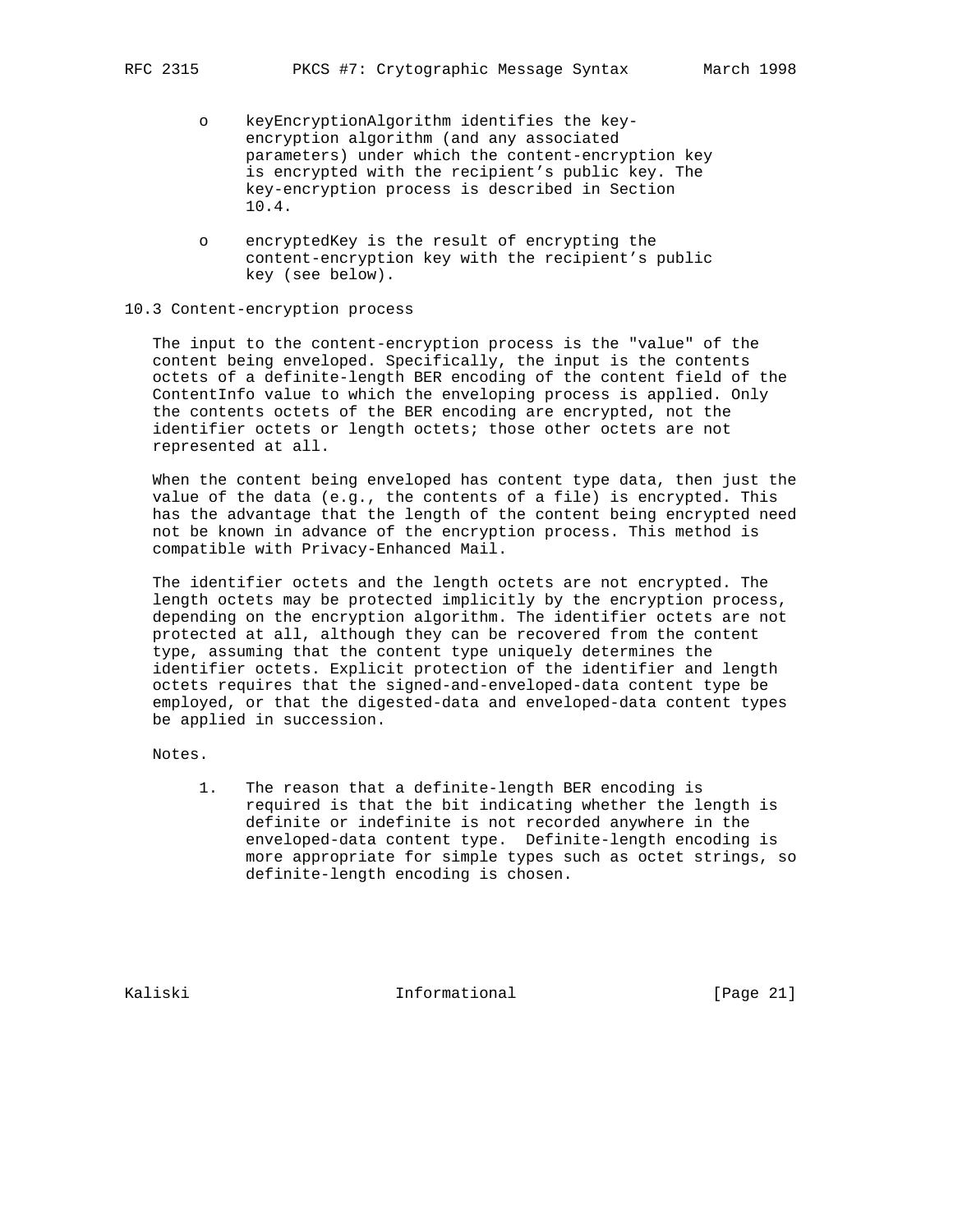2. Some content-encryption algorithms assume the input length is a multiple of  $k$  octets, where  $k > 1$ , and let the application define a method for handling inputs whose lengths are not a multiple of k octets. For such algorithms, the method shall be to pad the input at the trailing end with k - (l mod k) octets all having value k - (l mod k), where l is the length of the input. In other words, the input is padded at the trailing end with one of the following strings:

 $01$  -- if 1 mod  $k = k-1$ 02 02 -- if  $1 \mod k = k-2$ **.** The contract of the contract of the contract of the contract of the contract of the contract of the contract of **.** The contract of the contract of the contract of the contract of the contract of the contract of the contract of . k k ... k k -- if l mod k = 0

> The padding can be removed unambiguously since all input is padded and no padding string is a suffix of another. This padding method is well-defined if and only if k < 256; methods for larger k are an open issue for further study.

10.4 Key-encryption process

 The input to the key-encryption process--the value supplied to the recipient's key-encryption algorithm--is just the "value" of the content-encryption key.

11. Signed-and-enveloped-data content type

 This section defines the signed-and-enveloped-data content type. For brevity, much of this section is expressed in terms of material in Sections 9 and 10.

 The signed-and-enveloped-data content type consists of encrypted content of any type, encrypted content-encryption keys for one or more recipients, and doubly encrypted message digests for one or more signers. The "double encryption" consists of an encryption with a signer's private key followed by an encryption with the content encryption key.

 The combination of encrypted content and encrypted content-encryption key for a recipient is a "digital envelope" for that recipient. The recovered singly encrypted message digest for a signer is a "digital signature" on the recovered content for that signer. Any type of content can be enveloped for any number of recipients and signed by any number of signers in parallel.

Kaliski 10. Informational [Page 22]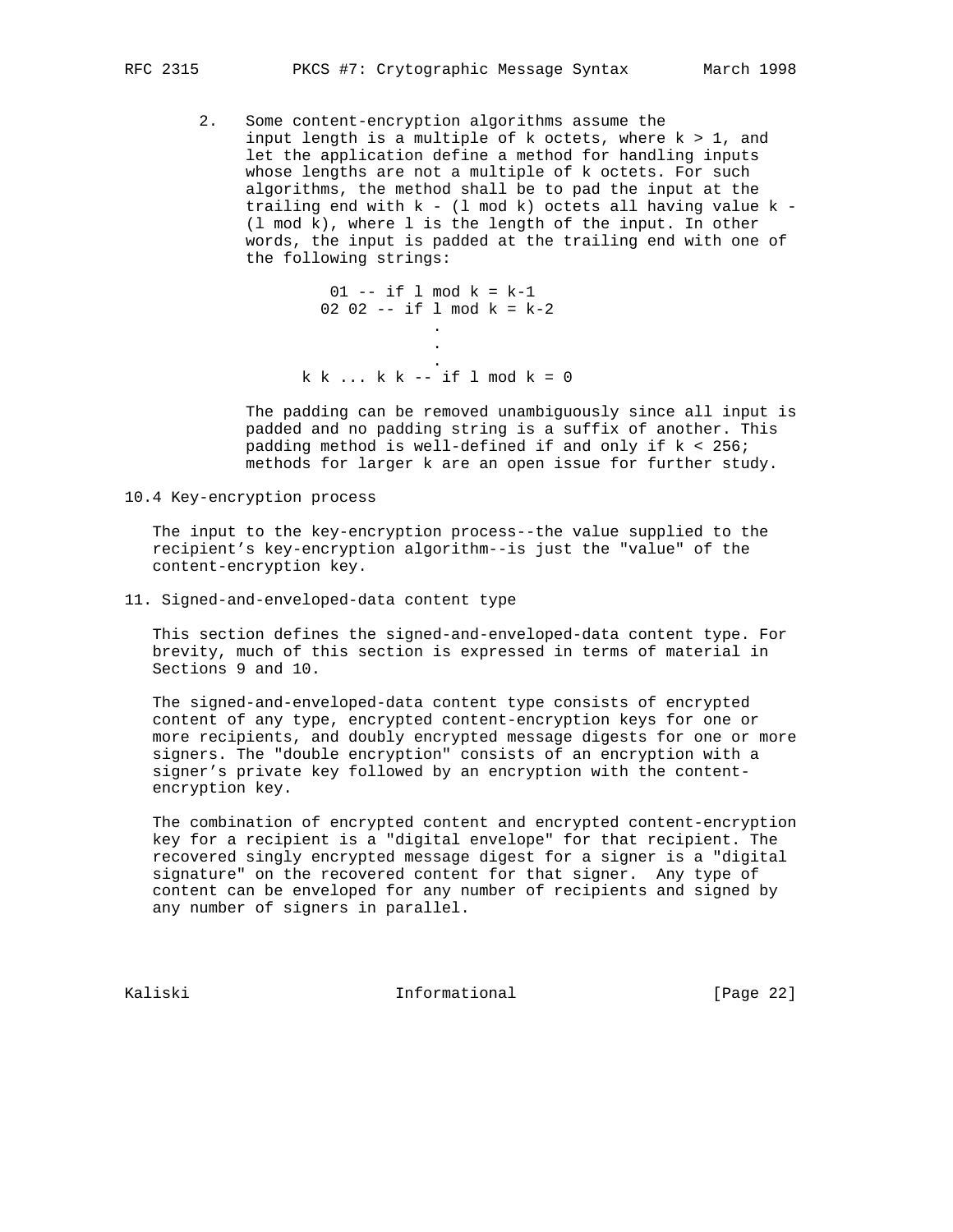It is expected that the typical application of the signed-and enveloped-data content type will be to represent one signer's digital signature and one or more recipients' digital envelopes on content of the data content type.

 The process by which signed-and-enveloped data is constructed involves the following steps:

- 1. A content-encryption key for a particular content encryption algorithm is generated at random.
- 2. For each recipient, the content-encryption key is encrypted with the recipient's public key.
- 3. For each recipient, the encrypted content encryption key and other recipient-specific information are collected into a RecipientInfo value, defined in Section 10.2.
- 4. For each signer, a message digest is computed on the content with a signer-specific message-digest algorithm. (If two signers employ the same message digest algorithm, then the message digest need be computed for only one of them.)
- 5. For each signer, the message digest and associated information are encrypted with the signer's private key, and the result is encrypted with the content-encryption key. (The second encryption may require that the result of the first encryption be padded to a multiple of some block size; see Section 10.3 for discussion.)
- 6. For each signer, the doubly encrypted message digest and other signer-specific information are collected into a SignerInfo value, defined in Section 9.2.
- 7. The content is encrypted with the content encryption key. (See Section 10.3 for discussion.)
- 8. The message-digest algorithms for all the signers, the SignerInfo values for all the signers and the RecipientInfo values for all the recipients are collected together with the encrypted content into a SignedAndEnvelopedData value, defined in Section 11.1.

Kaliski 10 Informational [Page 23]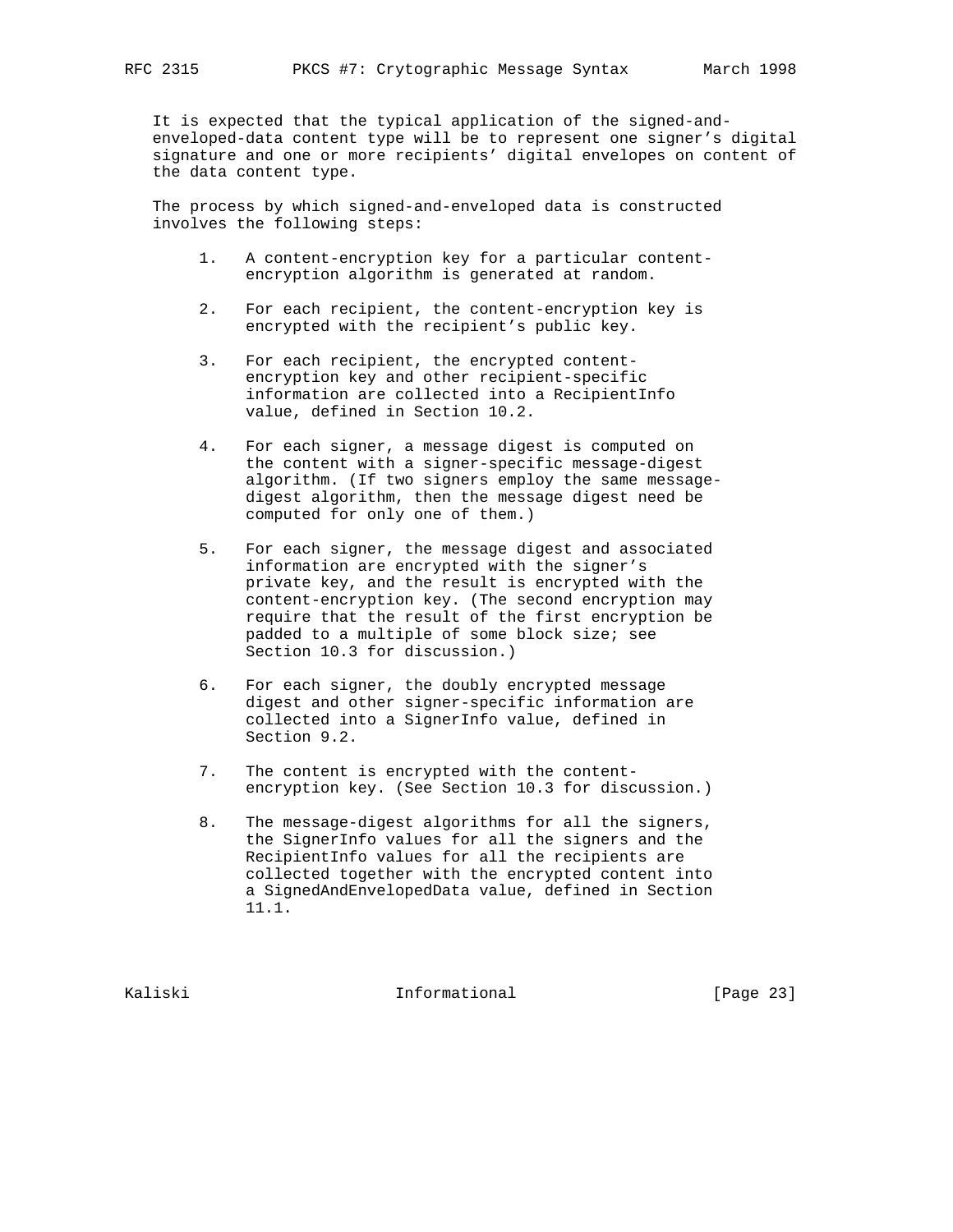A recipient opens the envelope and verifies the signatures in two steps. First, the one of the encrypted content-encryption keys is decrypted with the recipient's private key, and the encrypted content is decrypted with the recovered content-encryption key. Second, the doubly encrypted message digest for each signer is decrypted with the recovered content-encryption key, the result is decrypted with the signer's public key, and the recovered message digest is compared to an independently computed message digest.

 Recipient private keys and signer public keys are contained or referenced as discussed in Sections 9 and 10.

 This section is divided into three parts. The first part describes the top-level type SignedAndEnvelopedData and the second part describes the digest-encryption process. Other types and processes are the same as in Sections 9 and 10. The third part summarizes compatibility with Privacy-Enhanced Mail.

 Note. The signed-and-enveloped-data content type provides cryptographic enhancements similar to those resulting from the sequential combination of signed-data and enveloped-data content types. However, since the signed-and-enveloped-data content type does not have authenticated or unauthenticated attributes, nor does it provide enveloping of signer information other than the signature, the sequential combination of signed-data and enveloped-data content types is generally preferable to the SignedAndEnvelopedData content type, except when compatibility with the ENCRYPTED process type in Privacy-Enhanced Mail in intended.

11.1 SignedAndEnvelopedData type

 The signed-and-enveloped-data content type shall have ASN.1 type SignedAndEnvelopedData:

```
 SignedAndEnvelopedData ::= SEQUENCE {
  version Version,
  recipientInfos RecipientInfos,
  digestAlgorithms DigestAlgorithmIdentifiers,
   encryptedContentInfo EncryptedContentInfo,
  certificates
     [0] IMPLICIT ExtendedCertificatesAndCertificates
       OPTIONAL,
  crls
     [1] IMPLICIT CertificateRevocationLists OPTIONAL,
   signerInfos SignerInfos }
```
Kaliski 10 Informational [Page 24]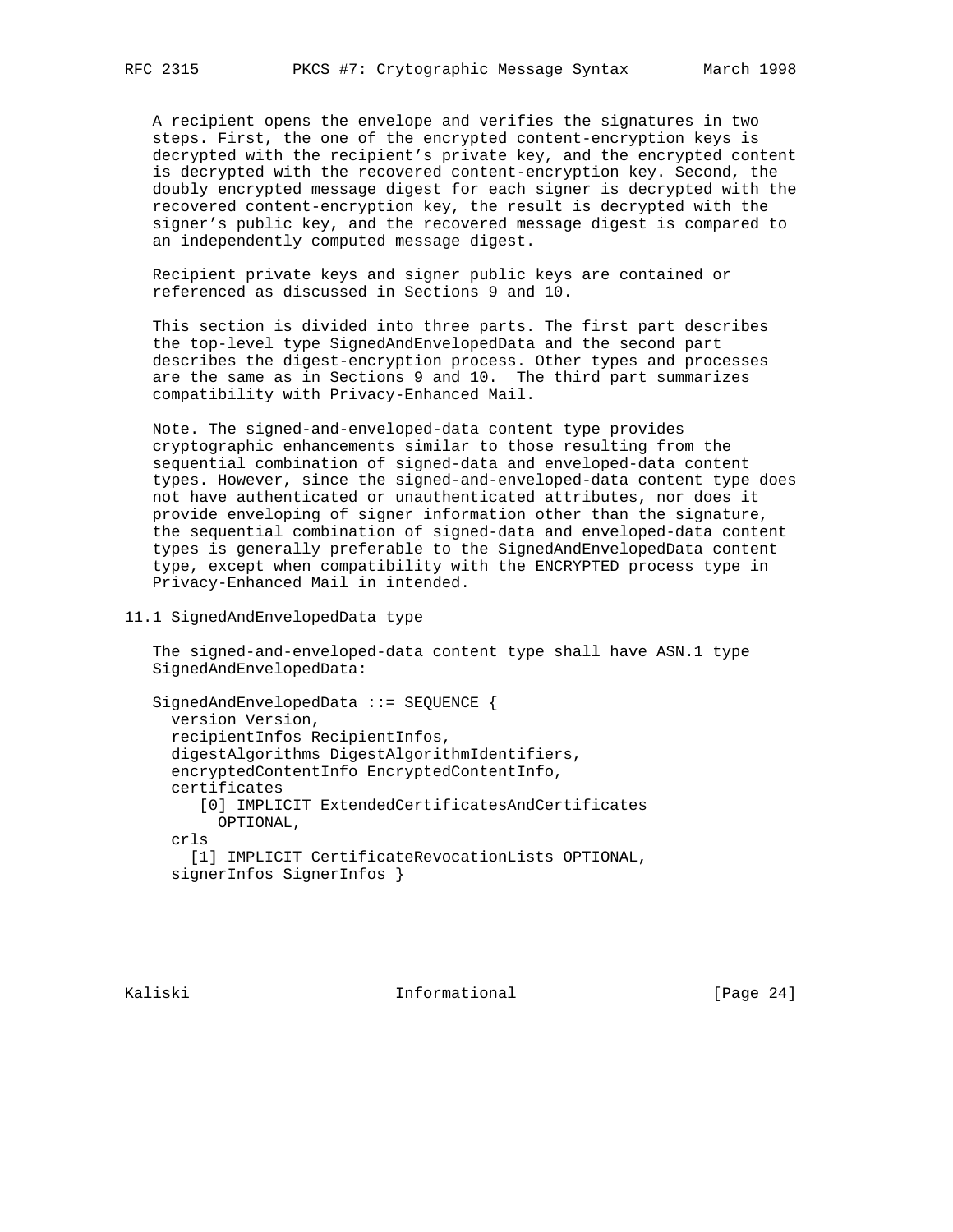The fields of type SignedAndEnvelopedData have the following meanings:

- o version is the syntax version number. It shall be 1 for this version of the document.
- o recipientInfos is a collection of per-recipient information, as in Section 10. There must be at least one element in the collection.
- o digestAlgorithms is a collection of message-digest algorithm identifiers, as in Section 9. The message-digesting process is the same as in Section 9 in the case when there are no authenticated attributes.
- o encryptedContentInfo is the encrypted content, as in Section 10. It can have any of the defined content types.
- o certificates is a set of PKCS #6 extended certificates and X.509 certificates, as in Section 9.
- o crls is a set of certificate-revocation lists, as in Section 9.
- o signerInfos is a collection of per-signer information. There must be at least one element in the collection. SignerInfo values have the same meaning as in Section 9 with the exception of the encryptedDigest field (see below).

## Notes.

- 1. The fact that the recipientInfos and digestAlgorithms fields come before the contentInfo field and the signerInfos field comes after it makes it possible to process a SignedAndEnvelopedData value in a single pass. (Single-pass processing is described in Section 5.)
- 2. The difference between version 1 SignedAndEnvelopedData and version 0 SignedAndEnvelopedData (defined in PKCS #7, Version 1.4) is that the crls field is allowed in version 1, but not in version 0. Except for the difference in version number, version 0 SignedAndEnvelopedData values are acceptable as version 1 values. An implementation can therefore process

Kaliski 10. Informational [Page 25]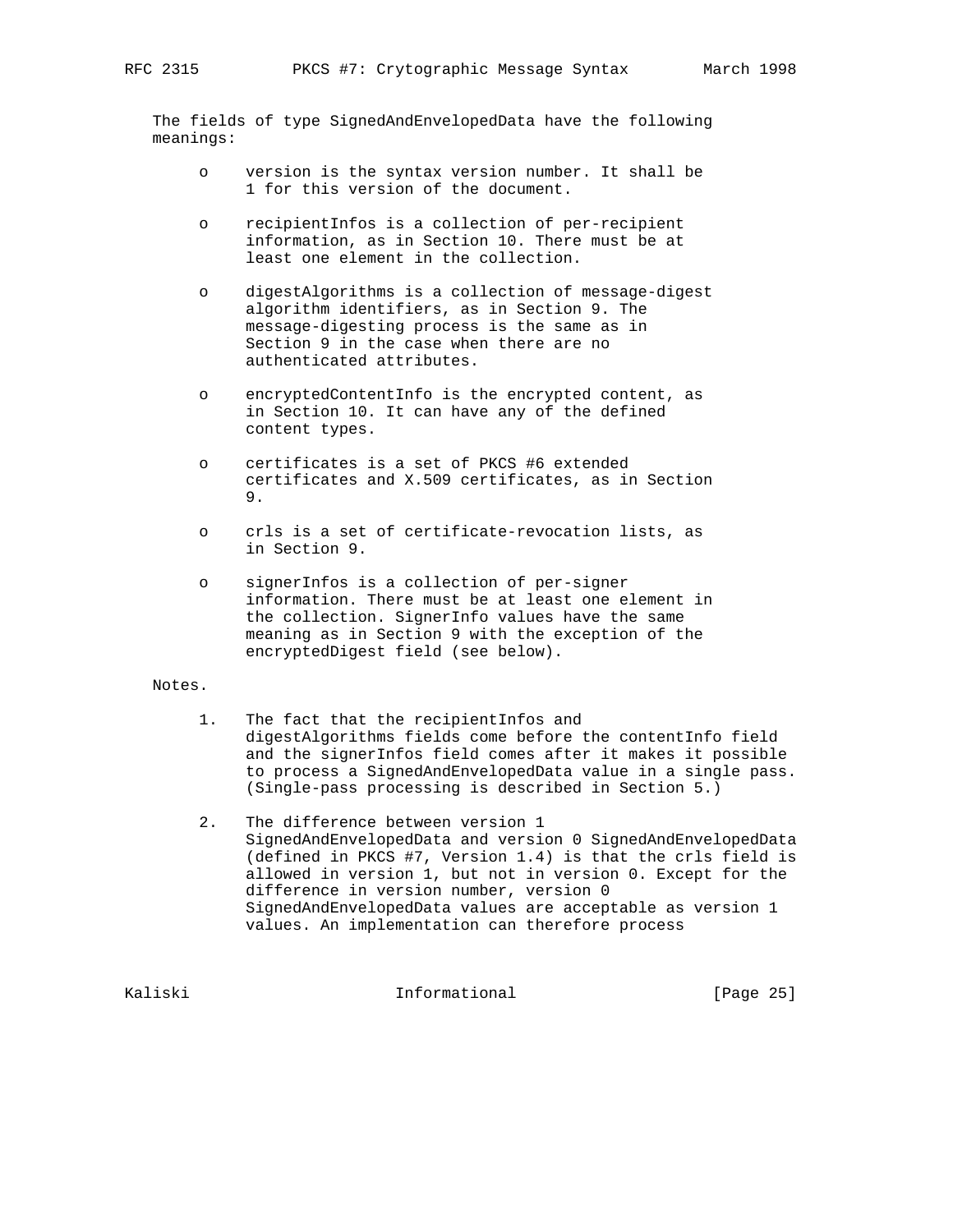SignedAndEnvelopedData values of either version as though they were version 1 values. It is suggested that PKCS implementations generate only version 1 SignedAndEnvelopedData values, but be prepared to process SignedAndEnvelopedData values of either version.

## 11.2 Digest-encryption process

 The input to the digest-encryption process is the same as in Section 9, but the process itself is different. Specifically, the process involves two steps. First, the input to the process is supplied to the signer's digest-encryption algorithm, as in Section 9. Second, the result of the first step is encrypted with the content-encryption key. There is no DER encoding between the two steps; the "value" output by the first step is input directly to the second step. (See Section 10.3 for discussion.)

 This process is compatible with the ENCRYPTED process type in Privacy-Enhanced Mail.

 Note. The purpose of the second step is to prevent an adversary from recovering the message digest of the content. Otherwise, an adversary would be able to determine which of a list of candidate contents (e.g., "Yes" or "No") is the actual content by comparing the their message digests to the actual message digest.

11.3 Compatibility with Privacy-Enhanced Mail

 Compatibility with the ENCRYPTED process type of PEM occurs when the content type of the ContentInfo value being signed and enveloped is data, the message-digest algorithm is md2 or md5, the content encryption algorithm is DES in CBC mode, the digest-encryption algorithm is PKCS #1's rsaEncryption, and the key-encryption algorithm is PKCS #1's rsaEncryption. Under all those conditions, the doubly encrypted message digest and the encrypted content encryption key match the ones produced in PEM because of reasons similar to those given in Section 9.5, as well as the following:

- 1. The value input to the content-encryption algorithm in PEM is the same as in this document. DES in CBC mode is the same as desCBC.
- 2. The value input to the key-encryption algorithm in PEM is the same as in this document (see Section 10.4). RSA public-key encryption in PEM is the same as PKCS #1's rsaEncryption.

Kaliski 10 Informational [Page 26]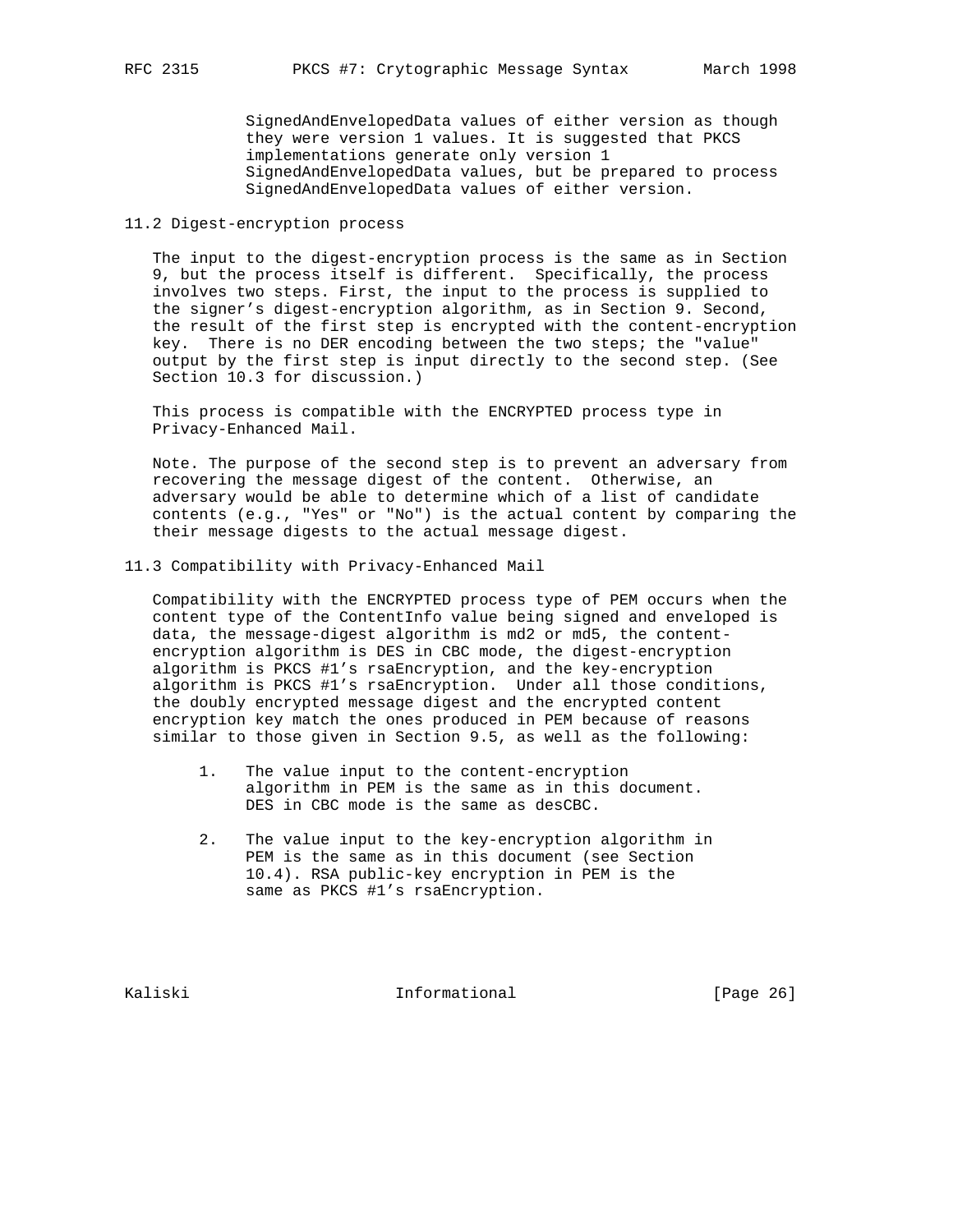- - 3. The double-encryption process applied to the message digest in this document and in PEM are the same.

 The other parts of the signed-and-enveloped-data content type (certificates, CRLs, algorithm identifiers, etc.) are easily translated to and from their corresponding PEM components. (CRLs are carried in a separate PEM message.)

12. Digested-data content type

 The digested-data content type consists of content of any type and a message digest of the content.

 It is expected that the typical application of the digested-data content type will be to add integrity to content of the data content type, and that the result would become the content input to the enveloped-data content type.

 The process by which digested-data is constructed involves the following steps:

- 1. A message digest is computed on the content with a message-digest algorithm.
- 2. The message-digest algorithm and the message digest are collected together with the content into a DigestedData value.

 A recipient verifies the message digest by comparing the message digest to an independently computed message digest.

The digested-data content type shall have ASN.1 type DigestedData:

 DigestedData ::= SEQUENCE { version Version, digestAlgorithm DigestAlgorithmIdentifier, contentInfo ContentInfo, digest Digest }

Digest ::= OCTET STRING

The fields of type DigestedData have the following meanings:

 o version is the syntax version number. It shall be 0 for this version of the document.

Kaliski 10. Informational [Page 27]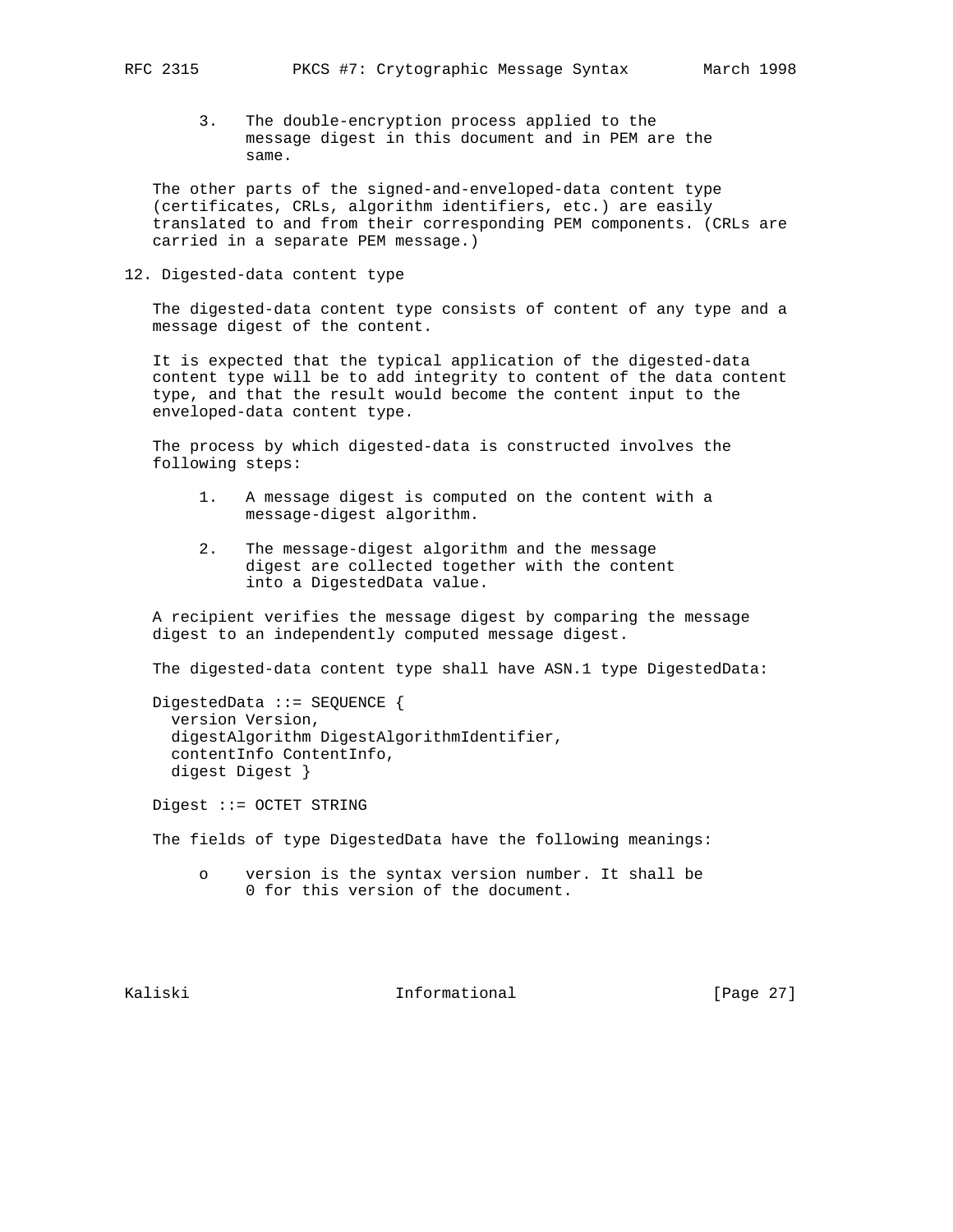- o digestAlgorithm identifies the message-digest algorithm (and any associated parameters) under which the content is digested. (The message-digesting process is the same as in Section 9 in the case when there are no authenticated attributes.)
- o contentInfo is the content that is digested. It can have any of the defined content types.
- o digest is the result of the message-digesting process.

 Note. The fact that the digestAlgorithm field comes before the contentInfo field and the digest field comes after it makes it possible to process a DigestedData value in a single pass. (Single pass processing is described in Section 5.)

13. Encrypted-data content type

 The encrypted-data content type consists of encrypted content of any type. Unlike the enveloped-data content type, the encrypted-data content type has neither recipients nor encrypted content-encryption keys. Keys are assumed to be managed by other means.

 It is expected that the typical application of the encrypted-data content type will be to encrypt content of the data content type for local storage, perhaps where the encryption key is a password.

The encrypted-data content type shall have ASN.1 type EncryptedData:

 EncryptedData ::= SEQUENCE { version Version, encryptedContentInfo EncryptedContentInfo }

The fields of type EncryptedData have the following meanings:

- o version is the syntax version number. It shall be 0 for this version of the document.
- o encryptedContentInfo is the encrypted content information, as in Section 10.

14. Object identifiers

 This document defines seven object identifiers: pkcs-7, data, signedData, envelopedData, signedAndEnvelopedData, digestedData, and encryptedData.

Kaliski 10 Informational [Page 28]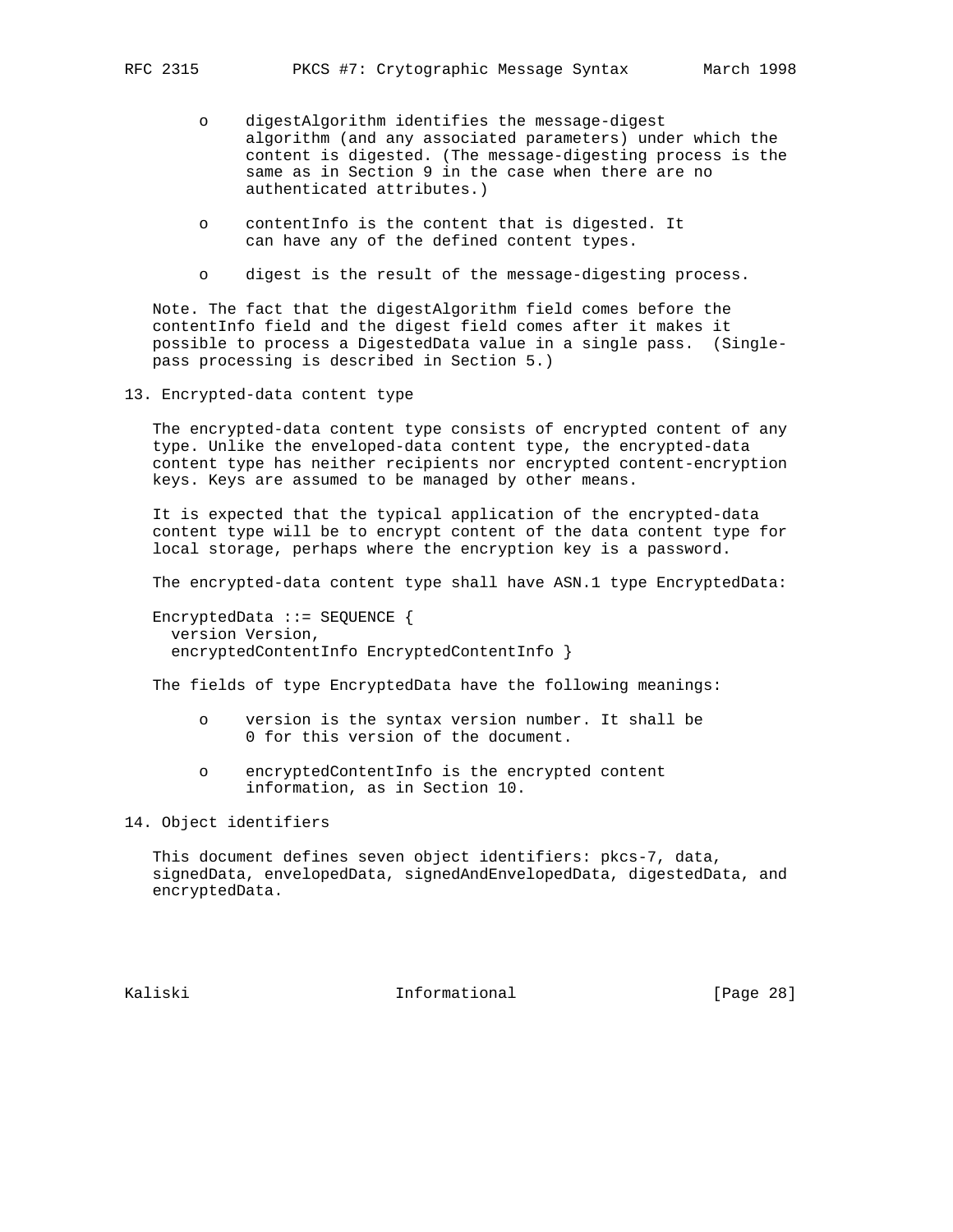The object identifier pkcs-7 identifies this document.

```
 pkcs-7 OBJECT IDENTIFIER ::=
  \{ iso(1) member-body(2) US(840) rsadsi(113549)pkcs(1) 7 }
```
 The object identifiers data, signedData, envelopedData, signedAndEnvelopedData, digestedData, and encryptedData, identify, respectively, the data, signed-data, enveloped-data, signed-and enveloped-data, digested-data, and encrypted-data content types defined in Sections 8-13.

```
data OBJECT IDENTIFIER ::= { pkcs-7 1 }
signedData OBJECT IDENTIFIER ::= { pkcs-7 2 }
 envelopedData OBJECT IDENTIFIER ::= { pkcs-7 3 }
 signedAndEnvelopedData OBJECT IDENTIFIER ::=
   { pkcs-7 4 }
 digestedData OBJECT IDENTIFIER ::= { pkcs-7 5 }
encryptedData OBJECT IDENTIFIER ::= { pkcs-7 6 }
```
 These object identifiers are intended to be used in the contentType field of a value of type ContentInfo (see Section 5). The content field of that type, which has the content-type-specific syntax ANY DEFINED BY contentType, would have ASN.1 type Data, SignedData, EnvelopedData, SignedAndEnvelopedData, DigestedData, and EncryptedData, respectively. These object identifiers are also intended to be used in a PKCS #9 content-type attribute.

Security Considerations

Security issues are discussed throughout this memo.

Revision history

Versions 1.0-1.3

 Versions 1.0-1.3 were distributed to participants in RSA Data Security, Inc.'s Public-Key Cryptography Standards meetings in February and March 1991.

Version 1.4

 Version 1.4 is part of the June 3, 1991 initial public release of PKCS. Version 1.4 was published as NIST/OSI Implementors' Workshop document SEC-SIG-91-22.

Kaliski 10 Informational [Page 29]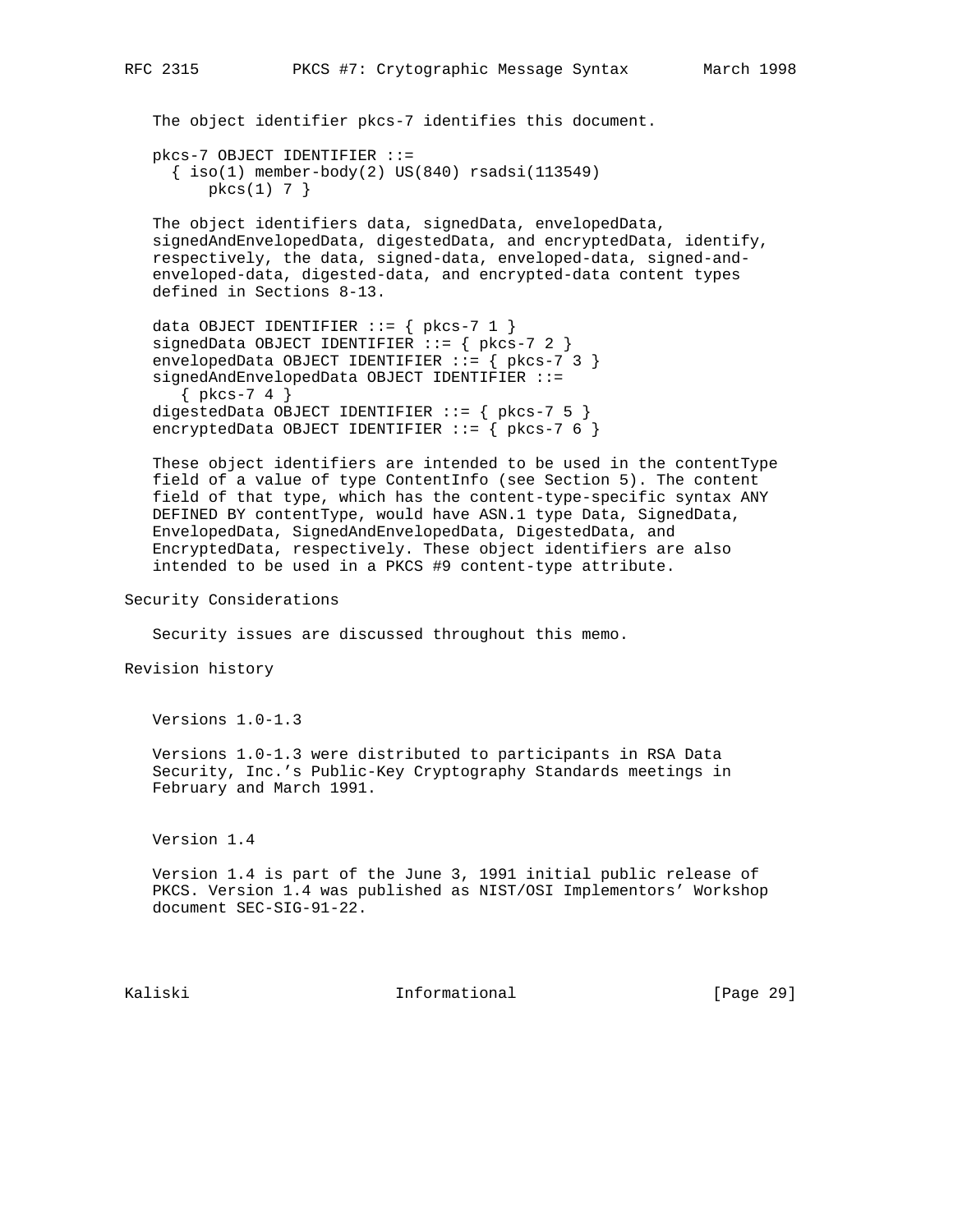Version 1.5

 Version 1.5 incorporates several editorial changes, including updates to the references and the addition of a revision history. The following substantive changes were made:

- o Section 6: CertificateRevocationLists type is added.
- o Section 9.1: SignedData syntax is revised. The new version allows for the dissemination of certificate-revocation lists along with signatures. It also allows for the dissemination of certificates and certificate-revocation lists alone, without any signatures.
- o Section 9.2: SignerInfo syntax is revised. The new version includes a message-digest encryption process compatible with Privacy-Enhanced Mail as specified in RFC 1423.
- o Section 9.3: Meaning of "the DER encoding of the authenticatedAttributes field" is clarified as "the DER encoding of the Attributes value."
- o Section 10.3: Padding method for content encryption algorithms is described.
- o Section 11.1: SignedAndEnvelopedData syntax is revised. The new version allows for the dissemination of certificate-revocation lists.
- o Section 13: Encrypted-data content type is added. This content type consists of encrypted content of any type.
- o Section 14: encryptedData object identifier is added.

 Supersedes June 3, 1991 version, which was also published as NIST/OSI Implementors' Workshop document SEC-SIG-91-22.

Kaliski 1nformational [Page 30]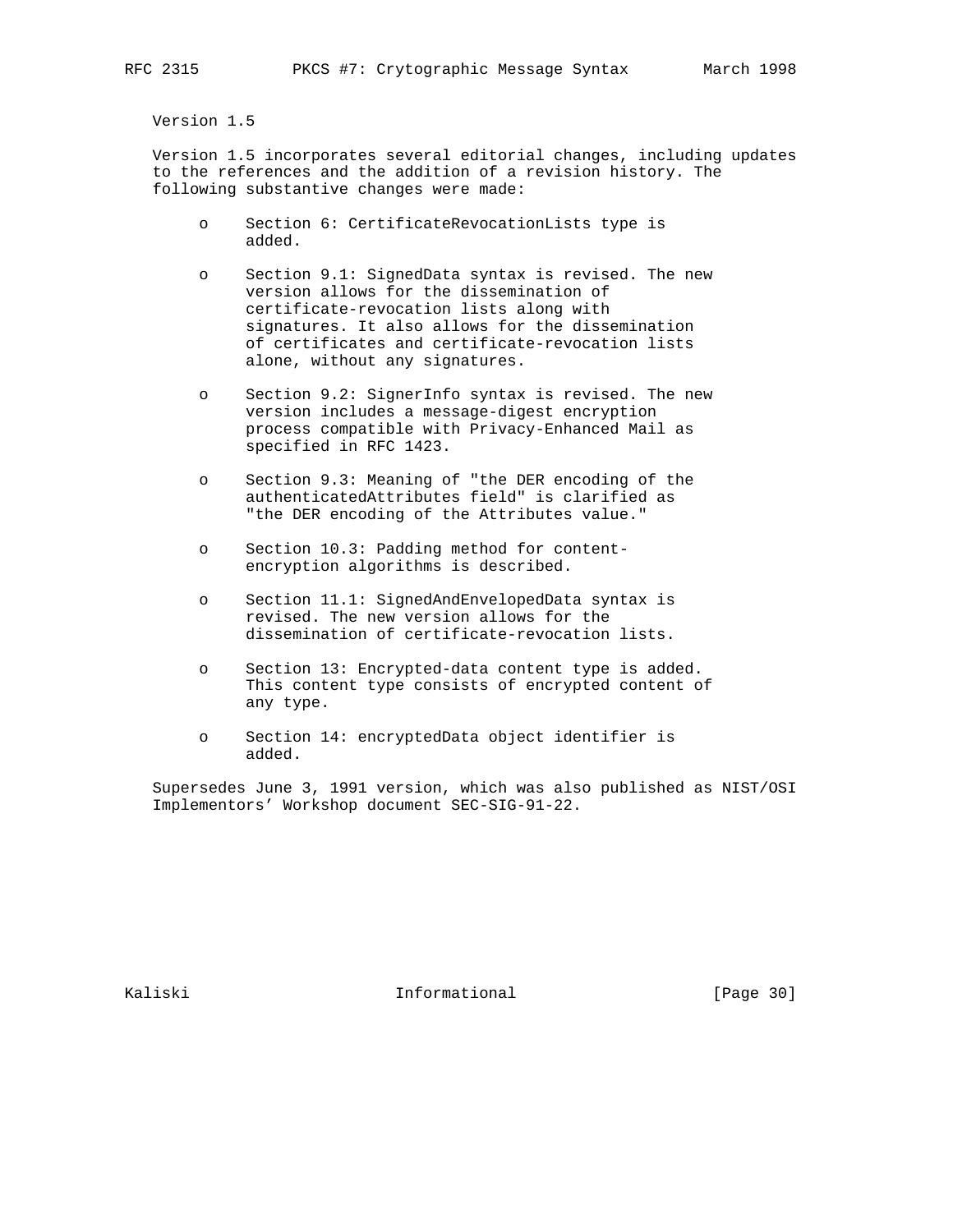Acknowledgements

 This document is based on a contribution of RSA Laboratories, a division of RSA Data Security, Inc. Any substantial use of the text from this document must acknowledge RSA Data Security, Inc. RSA Data Security, Inc. requests that all material mentioning or referencing this document identify this as "RSA Data Security, Inc. PKCS #7".

Author's Address

 Burt Kaliski RSA Laboratories East 20 Crosby Drive Bedford, MA 01730

 Phone: (617) 687-7000 EMail: burt@rsa.com

Kaliski 10. Informational [Page 31]